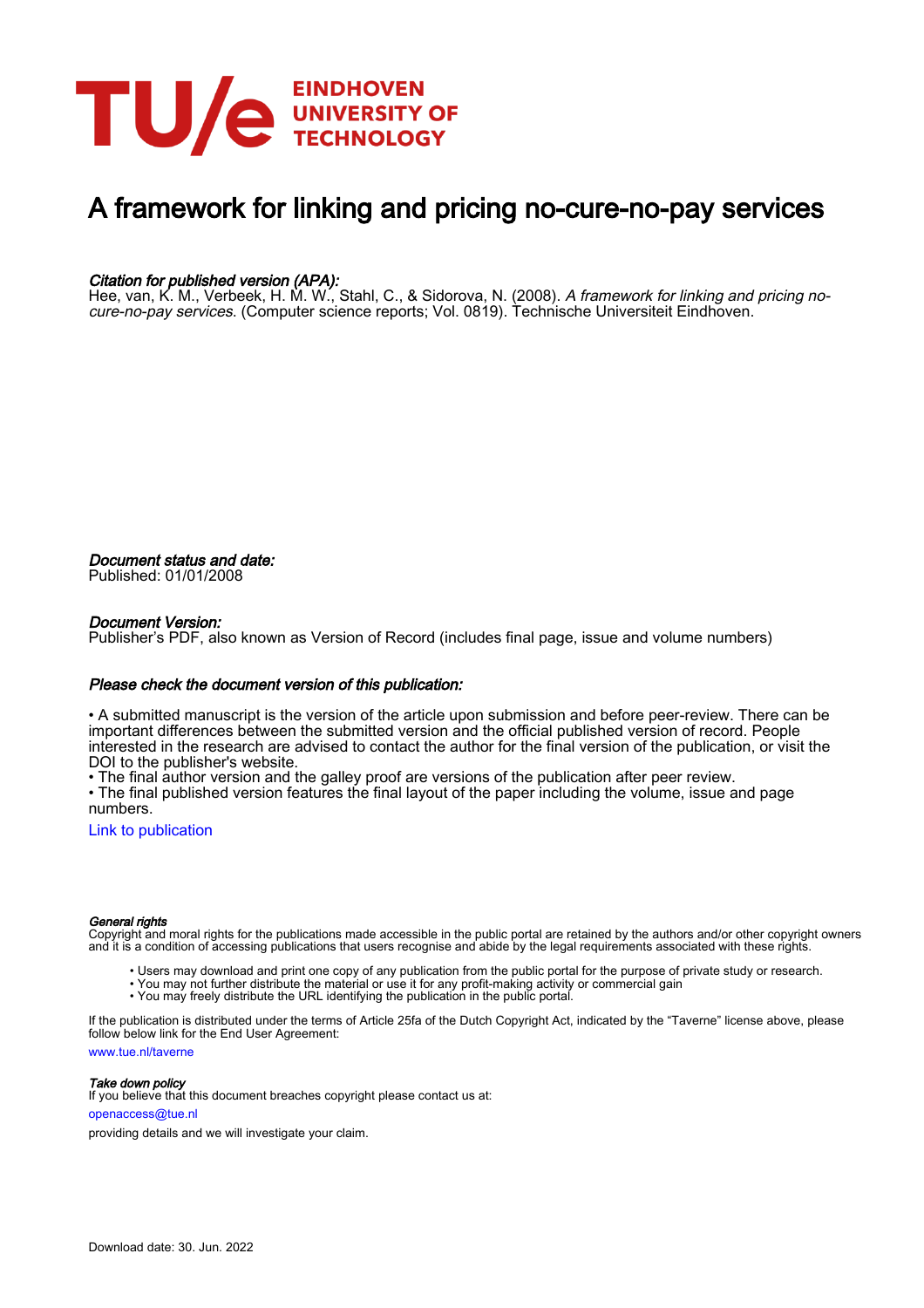# A Framework for Linking and Pricing No-Cure-No-Pay Services

K.M. van Hee<sup>1</sup>, H.M.W. Verbeek<sup>1</sup>, C. Stahl<sup>2</sup><sup>\*</sup>, and N. Sidorova<sup>1</sup>

<sup>1</sup> Department of Mathematics and Computer Science, Eindhoven University of Technology P.O. Box 513, 5600 MB Eindhoven, The Netherlands {k.m.v.hee,h.m.w.verbeek,n.sidorova}@tue.nl  $2$  Humboldt-Universität zu Berlin, Institut für Informatik Unter den Linden 6, 10099 Berlin, Germany stahl@informatik.hu-berlin.de

Abstract. In this paper, we present a framework that allows us to orchestrate web services such that the web services involved in this orchestration interact properly. To achieve this, we predefine service interfaces and certain routing constructs. Furthermore, we define a number of rules to incrementally compute the price of such a properly interacting orchestration (i.e. a web service) from the price of its web services. The fact that a web service gets only payed after its service is delivered (no-cure-no-pay) is reflected by considering a probability of success. To determine a safe price that includes the risk a web service takes, we consider the variance of costs.

### 1 Introduction

In the future, the world of web services will most likely behave in a way similar to business units in a real economy. Web services will sell services to their clients, that may be web services themselves. In order to produce these services, they may buy services from other web services. So each web service has two (inter)faces: a sell-side and a buy-side. In order to deliver one service, a tree of other web services forming a supply chain may be needed. Two services in the chain are linked if the buy-side of the one is connected to the sell-side of the other. A web service may be successful or it may fail. Examples of web services that might be used by other web services are public web services providing the stock market prices, weather forecasts, and news items. Other examples of web services that could be used in supply chains are computations, such as actuarial computations and risk analysis computations. Also services providing movies, television, and telephone services could be part of such a web service supply chain.

Web services will be paid for by a system of micro payments [1]. We assume a no-cure-no-pay system, which implies that a service is paid for if and only if the service is successfully delivered. There are at least two important questions for such world of services: firstly, how do we guarantee that two linked services work properly together? Secondly, what should be the price of service in order to be profitable?

<sup>?</sup> Funded by the DFG project "Substitutability of Services" (RE 834/16-1).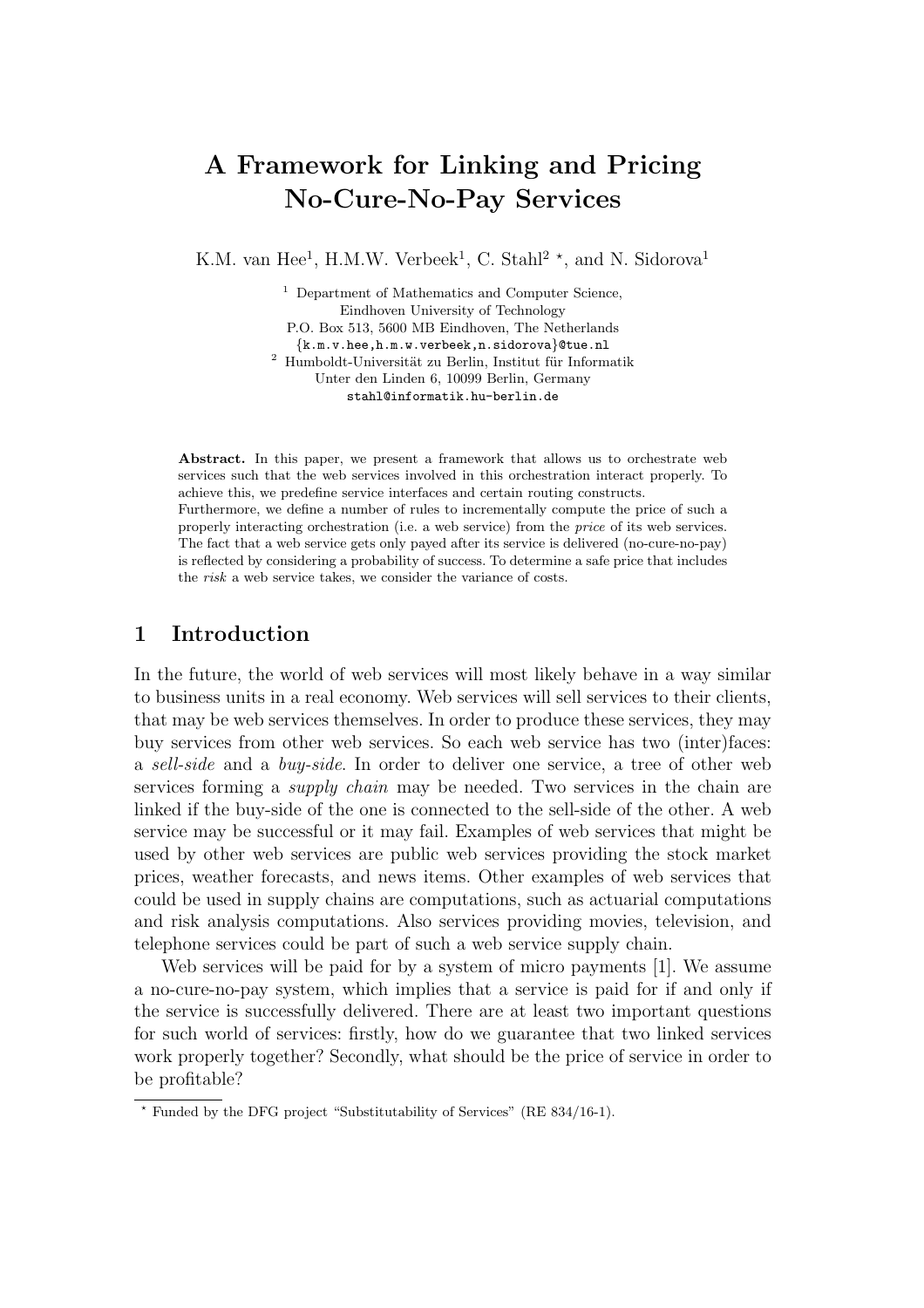For the first question we have to define what it means for two services to work properly together. Informally, this means that a service request is always followed by a response: either the requested service is delivered, or a message is sent saying that the requested service cannot be delivered. We provide in this paper a framework where this property is guaranteed. In our framework, each web service contains a *sell-side process* that represents the protocol for selling a service. Internally, there is a process for the orchestration of the services. A service is built up from tasks that are either elementary or compound. An elementary task is either executed by the web service itself or it is outsourced to another web service. In the latter case the task contains a *buy-side process* that takes care of the purchase of a service. The sell-side and buy-side processes of all services together form the choreography of the world of web services. They are designed in such a way that two arbitrary services fit together properly.

The second part of the paper considers the *pricing mechanism* for services. For the price of a service we have to take into consideration that a service may fail. Since we assume a no-cure-no-pay system, a web service may have to pay all or some of its service providers while it fails to deliver its service to its client. This can be due to stochastic phenomena, such as the availability of servers. In that way, a web service takes *risks*. Therefore, it is a nontrivial problem to determine the price of a service. We develop a method to determine the expectation  $\mu$  and the variance  $\sigma^2$  of the cost of the service. Assuming a normal distribution for service cost C, we may say that the cost of service is less or equal to  $\mu + 1.65 \cdot \sigma$ with probability 95%. This assumption may be justified by the fact that a service is built up by several independent services. We also provide an exact probabilistic bound for the cost of a service.

The paper is structured as follows. Section 2 introduces Petri nets and some probability notions. The framework for linking web services is presented in Section 3. Here, web services are considered as components and the choreography and orchestration processes are modeled as Petri nets. Then, in Section 4, we present our pricing model for web services. We show how to compute the expected cost and the cost variance of a web service in an inductive way. Related work is presented in Section 5 and finally, Section 6 concludes the paper.

## 2 Preliminaries

Petri nets and workflow nets We assume the usual definition of a (place/ transition) Petri net  $N = (P, T, F)$  (see [2], for instance) and use the standard notation to denote the preset and postset of a place or a transition:  $\mathbf{v} = \{y \mid$  $(y, x) \in F$  and  $x^{\bullet} = \{y \mid (x, y) \in F\}.$ 

The state of a net is a marking  $m$  which is a distribution of (black) tokens over the set of places. A transition is enabled if each place of its preset holds a token. An enabled transition t can fire in a marking m by consuming tokens from the preset places and producing tokens for the postset places, yielding a marking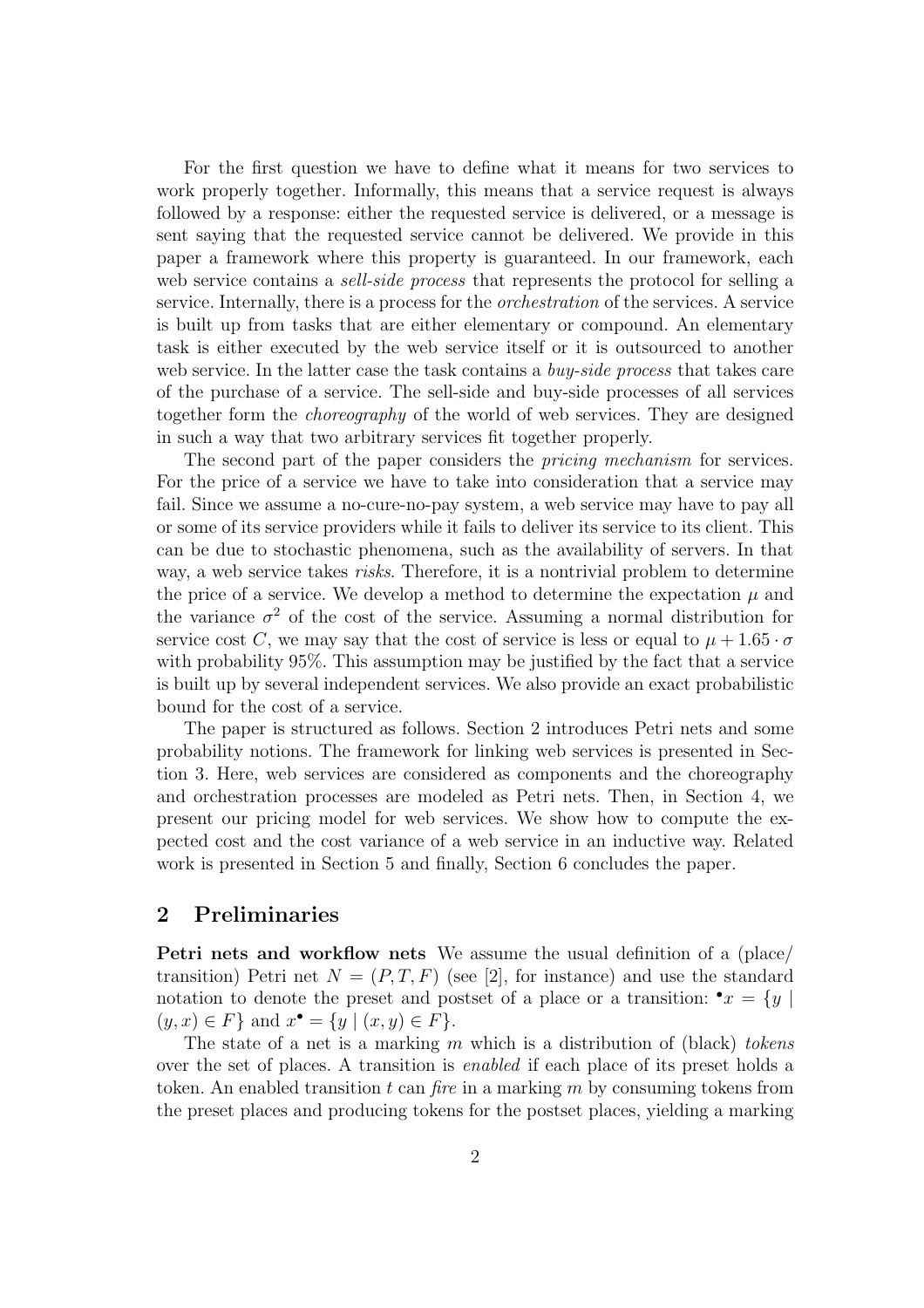m'. The firing of t is denoted by  $m \stackrel{t}{\rightarrow} m'$ , reachability of a marking m' from a marking  $m$  by a firing of a (possibly empty) sequence of transitions is denoted by  $m \stackrel{*}{\rightarrow} m'$ .

A workflow net (WF-net) [3] is a Petri net  $N = (P, T, F)$  that is specifically tailored towards modelling workflow processes. A workflow net N has exactly one input place *i*, i.e.  $\cdot i = \emptyset$ , and one output place *o*, i.e.  $o^{\bullet} = \emptyset$ , and every place and transition lies on some path from  $i$  to  $o$ .

An important correctness property of workflows is *soundness* [3], which comprises the requirements that for every transition sequence that fires starting from the initial marking a marking can be reached where only  $\sigma$  is marked, and no transition is dead in N. Soundness can be automatically checked by a number of Petri net tools, like the tool Woflan [4, 5].

**Some notions of probability** A service consists of tasks. Each task  $t$  has a random variable  $X_t$  with a Bernoulli distribution:  $X_t = 1$  indicates success whereas  $X_t = 0$  indicates failure. Furthermore, the probability of success for a task t is  $\mathbb{P}[X_t = 1] = s_t$ .

Each task t (either elementary or compound) has a random variable  $C_t$  denoting the cost of the task. In case  $t$  is a compound task,  $C_t$  includes the costs of the tasks it contains. This random variable depends in general on  $X_t$  and has the following characteristics:

 $\mathbb{E}[C_t] = \mu_t$ , cost expectation,

 $- \text{ var}(C_t) = \sigma_t^2$ , cost variance.

In Section 4 we will see that, to compute the cost variance, we need to compute the following auxiliary variable:

 $-\mathbb{E}[C_t|X_t=1]=\nu_t$ , cost expectation in case of success.

We use the well known inequality of Chebyshev [6] for a non-negative random variable Y

$$
\mathbb{P}[Y \ge c] \le \mathbb{E}[\varphi(Y)]/\varphi(c)
$$

for each non-decreasing function  $\varphi$  and any positive number c. In particular,

$$
\mathbb{P}[(|C_t - \mu_t)/\sigma_t| \ge c] \le \mathbb{E}[((C_t - \mu_t)/\sigma_t)^2]/c^2 = 1/c^2
$$

and therefore

$$
\mathbb{P}[C_t \ge \mu_t + c \cdot \sigma_t] \le \mathbb{P}[(|C_t - \mu_t)/\sigma_t|] \le 1/c^2.
$$

### 3 Web Services Framework

In the web services domain, Petri nets provide a good formalism to model web services that communicate with each other through an interface, which is typically modeled by interface places (see [7], for example). For this reason, we distinguish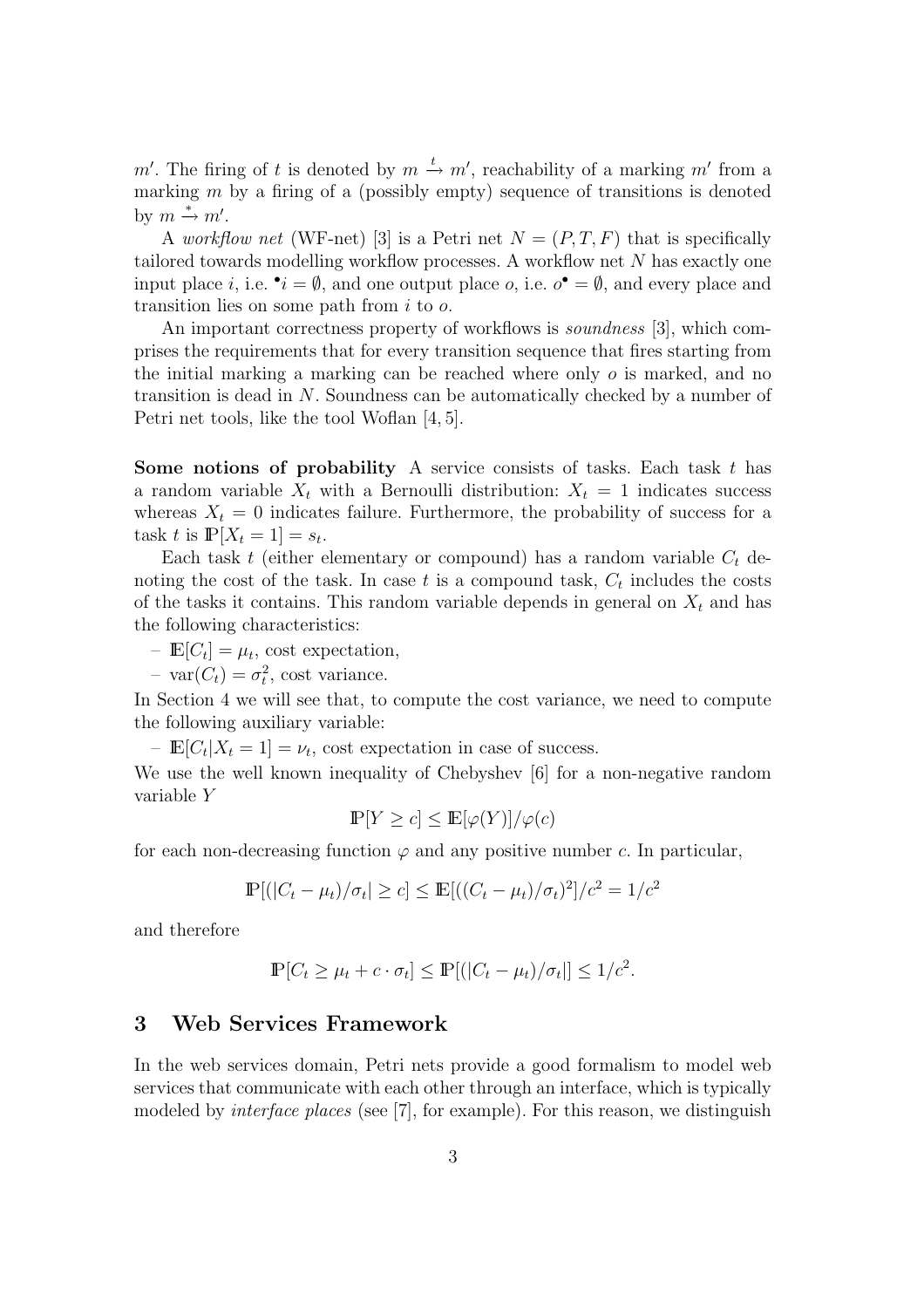interface places from other places. An interface place can either be an input place or an output place. An input place has no (internal) input arcs, whereas an output place has no (internal) output arcs. As a result, a web service is not allowed to communicate with itself.

A web service has a sell-side process and an orchestration process. The orchestration process has to be executed in order to deliver the service. The orchestration process consists of tasks. We distinguish elementary tasks, outsourced tasks, and compound tasks. An elementary task is modeled as a Petri net transition. An outsourced task is in fact a subnet that contains a buy-side process. A compound task is a subnet containing elementary or outscourced tasks. In fact, the whole orchestration process can be considered as one (compound) task. As mentioned in the introduction, we can distinguish between a sell-side and a buy-side of a web service. Typically, when some service wants to use another service, that is, if the former consumes a service that is being provided by the latter, the former first requests a quote from the latter. Based on the offer from the provider (which is optional, as the provider may decide not to offer the service), the client decides to either accept or reject the offer. If the offer is accepted, the provider actually provides the service, which might either succeed or fail. This result is communicated to the client, which pays the provider if the result was a success (no-cure-no-pay).

To provide the service, the provider might have to consume third-party services in some order. Clearly, the provider needs to orchestrate these third party services on-the-fly to achieve its goal. In contrast, the negotiation between the provider and the customer belongs to the choreography process.

### 3.1 Choreography

The choreography in the framework consists of the sell-side processes of the web service and the buy-side processes of the outsourced tasks. Figure 1 visualizes the sell-side of a web service, whereas Figure 2 visualizes the buy side of a task. As usual, circles represent places and squares represent transitions. For the ease of reference, sad smileys have been used for the failure places and happy smileys for the success places.

Underlying assumption for the sell-side of a web service is that it can handle a predefined number of requests simultaneously. This predefined number corresponds to the number of tokens which are initially put into the place idle. Thus, if the maximum number of requests is being handled, then no offer can be made for the next request.

The buy-side of an outsourced task contains a buy-side process in which first a request for a proposal is sent to a potential supplier. The process is the "mirror" of the sell-side process except that the buy-side process handles requests in a sequential order.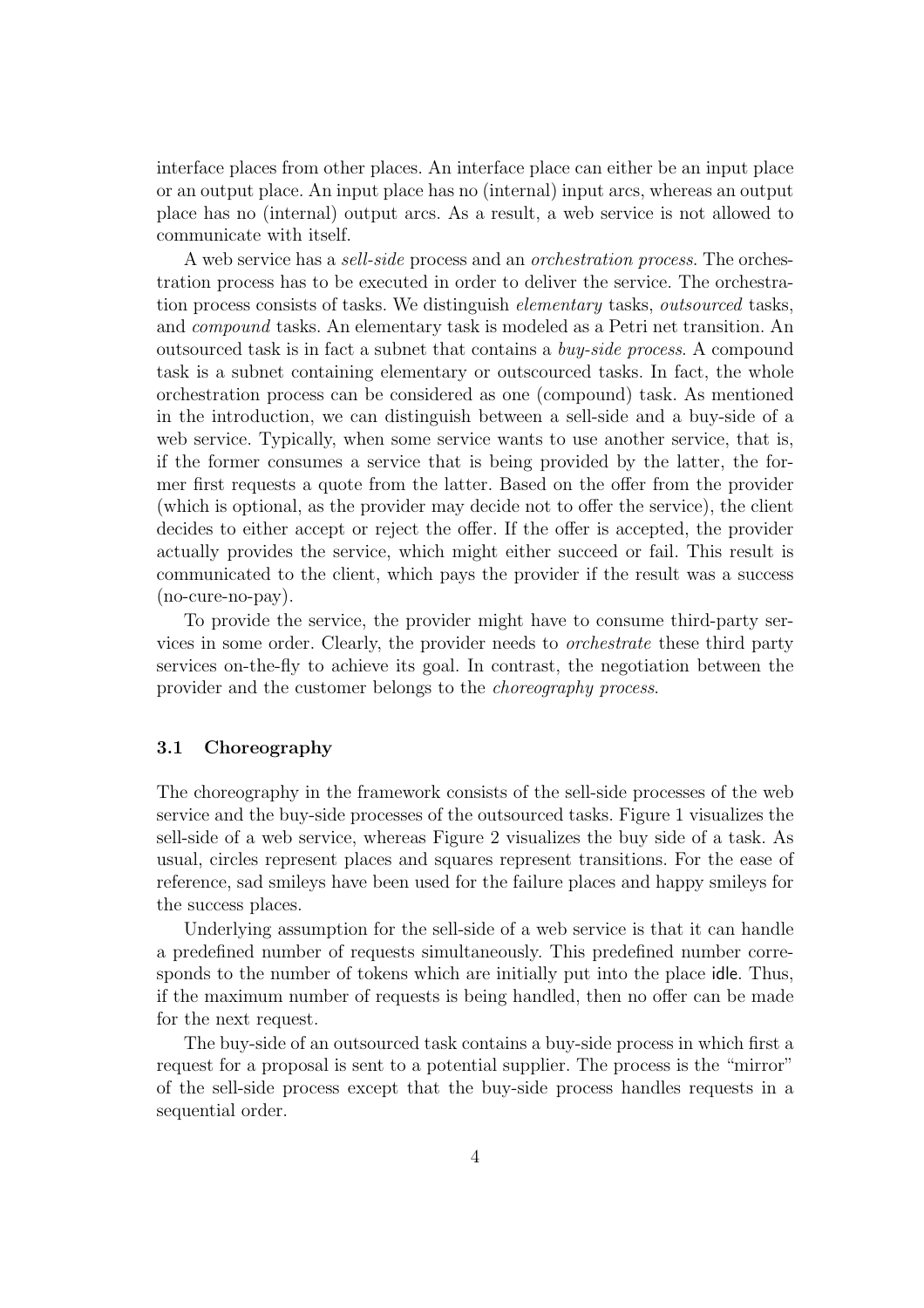

Fig. 1. The sell-side of a web service

### 3.2 Orchestration

The web service can perform an *elementary task* like a computation, an *out*sourced task that requests a service from another web service like retrieving some information from an underlying database, or a compound task that needs to orchestrate a number of (sub)tasks. In principle, such an orchestration can be arbitrarily complex, but in this paper we consider four types of operations to construct compound tasks:

- 1. sequence, i.e. performing a number of tasks in a given order,
- 2. parallel composition, i.e. performing a number of tasks simultaneously,
- 3. choice, i.e. performing one task chosen from several tasks, based on some decision, and
- 4. while, i.e. performing a task as long as some condition holds.

Nevertheless, we would like to stress that the framework can be extended with additional orchestration types if needed (as long as soundness is guaranteed, see further down in this section). Reason for restricting to this set of operations in this paper is that these four types are sufficient to explain the matters at hand, whereas additional types might only distract the reader.

Figures 3–6 visualize these four basic orchestration types. Again, we use the sad smileys for the failure places and the happy smileys for the success places, and we use grey boxes to visualize the orchestrated tasks. For the sake of simplicity, we used only two tasks for the sequence, parallel composition, and choice, but it is not hard to see that this scheme can be extended to any number.

We provide a brief explanation for the parallel orchestration: this orchestration fails if any of the tasks fails, and succeeds if all the tasks succeed. An alternative would be to use  $2^n$  transitions (where *n* is the number of tasks) to handle this orchestration scheme, but such a scheme scales badly leading to a net explosion.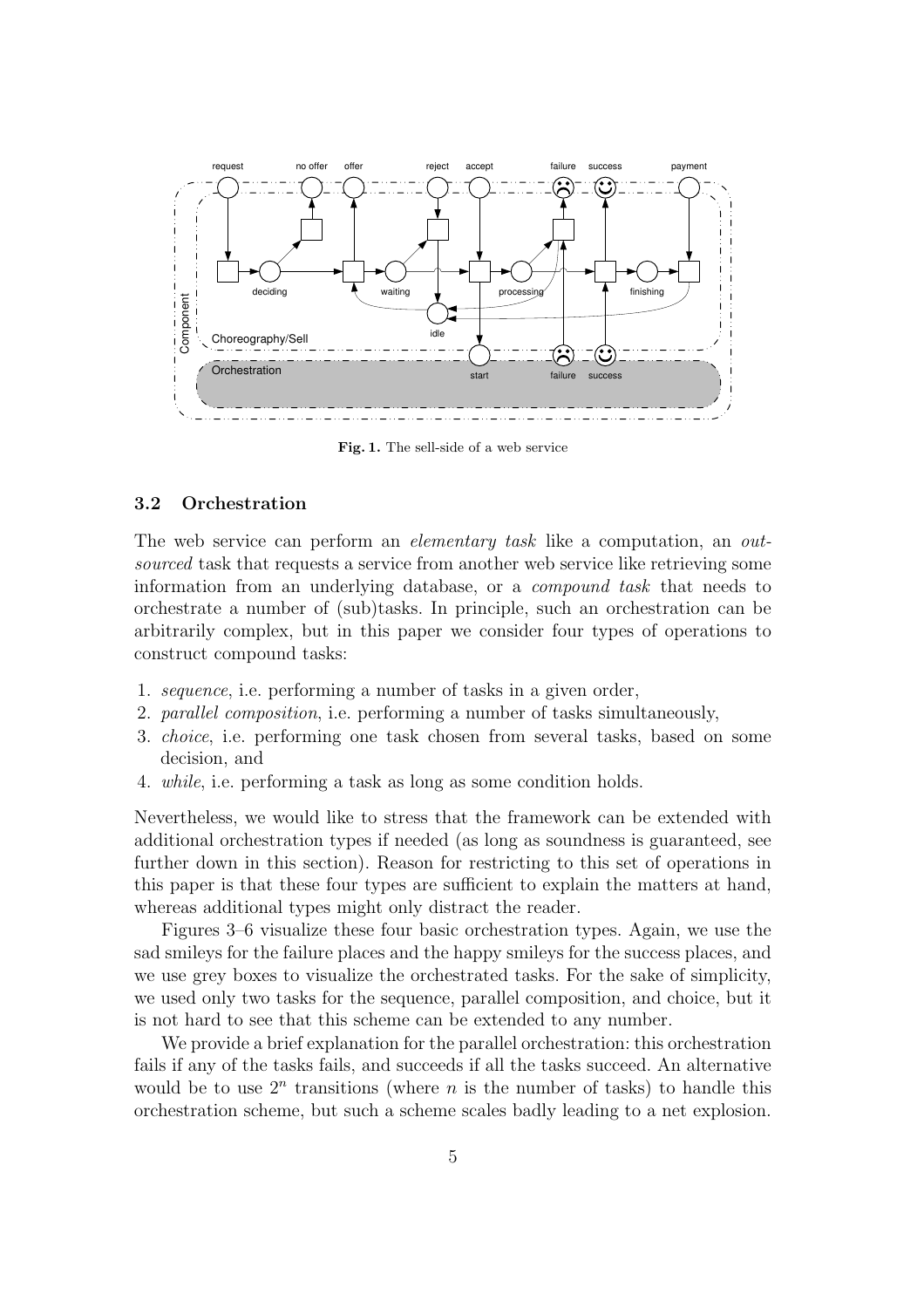

Fig. 2. A task in the buy-side of a web service



Fig. 3. A sequence of tasks

Therefore, we use a scheme that requires only  $2n+3$  transitions and 2 additional places: failures and successes. These places hold the failure and success messages (tokens). If  $n$  successes have been signalled, and hence no failures, the orchestration may signal success. If some failures have been signalled, then we allow the signalled successes to be converted into failures. After all successes have been converted this way, the orchestration can signal its failure. Note that we use here transitions that consume  $n$  tokens simultaneously in one firing and that  $n$  is a parameter here.

For the *while* case, if the specified condition holds, then the  $\mathsf{T}$  transition can fire, otherwise the F transition can fire.

Figure 7 depicts an example service using the web service framework, containing one choreography component (the sell-side process of the service), three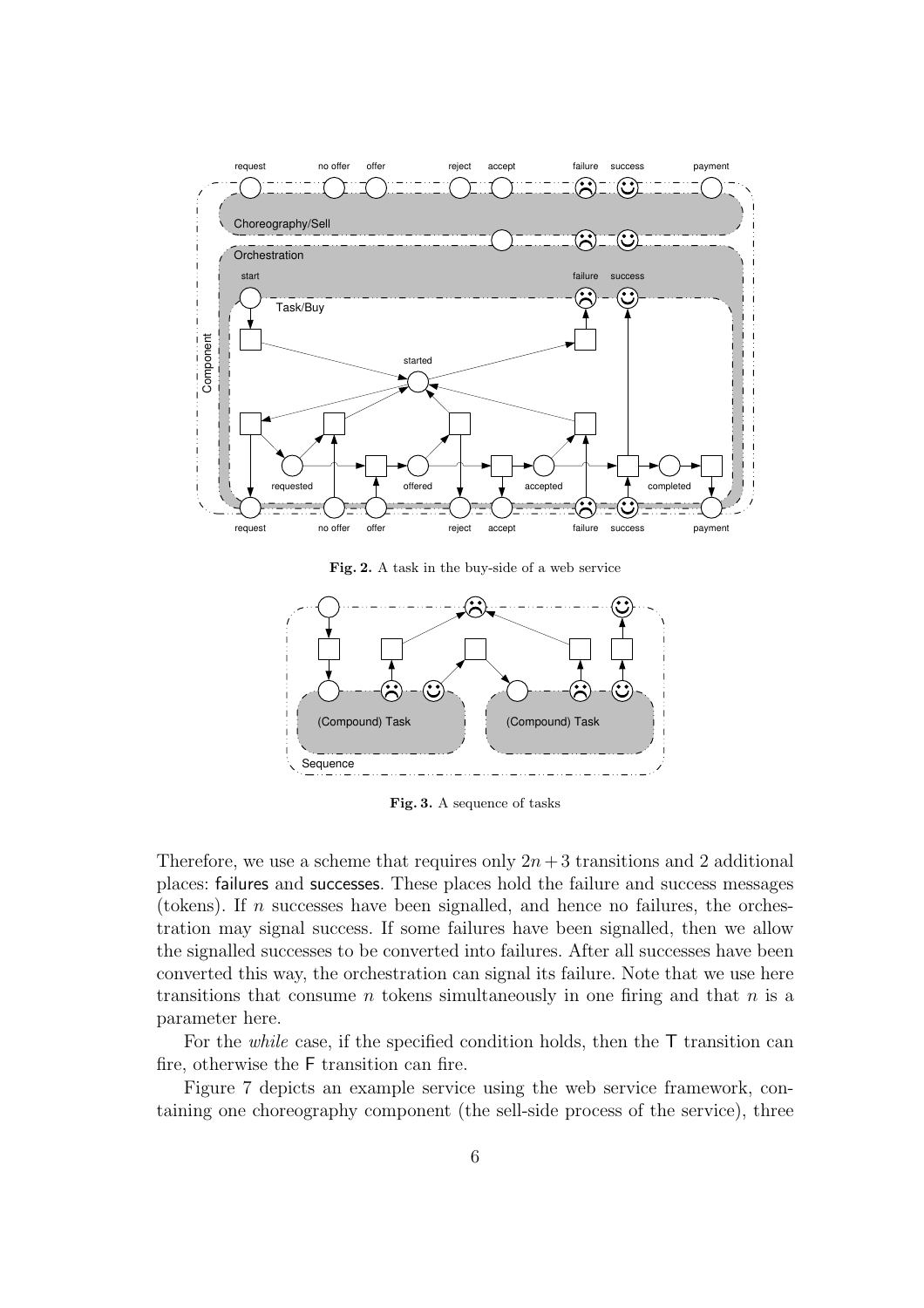

Fig. 4. A choice between tasks



Fig. 5. A number of tasks in parallel



Fig. 6. A while construct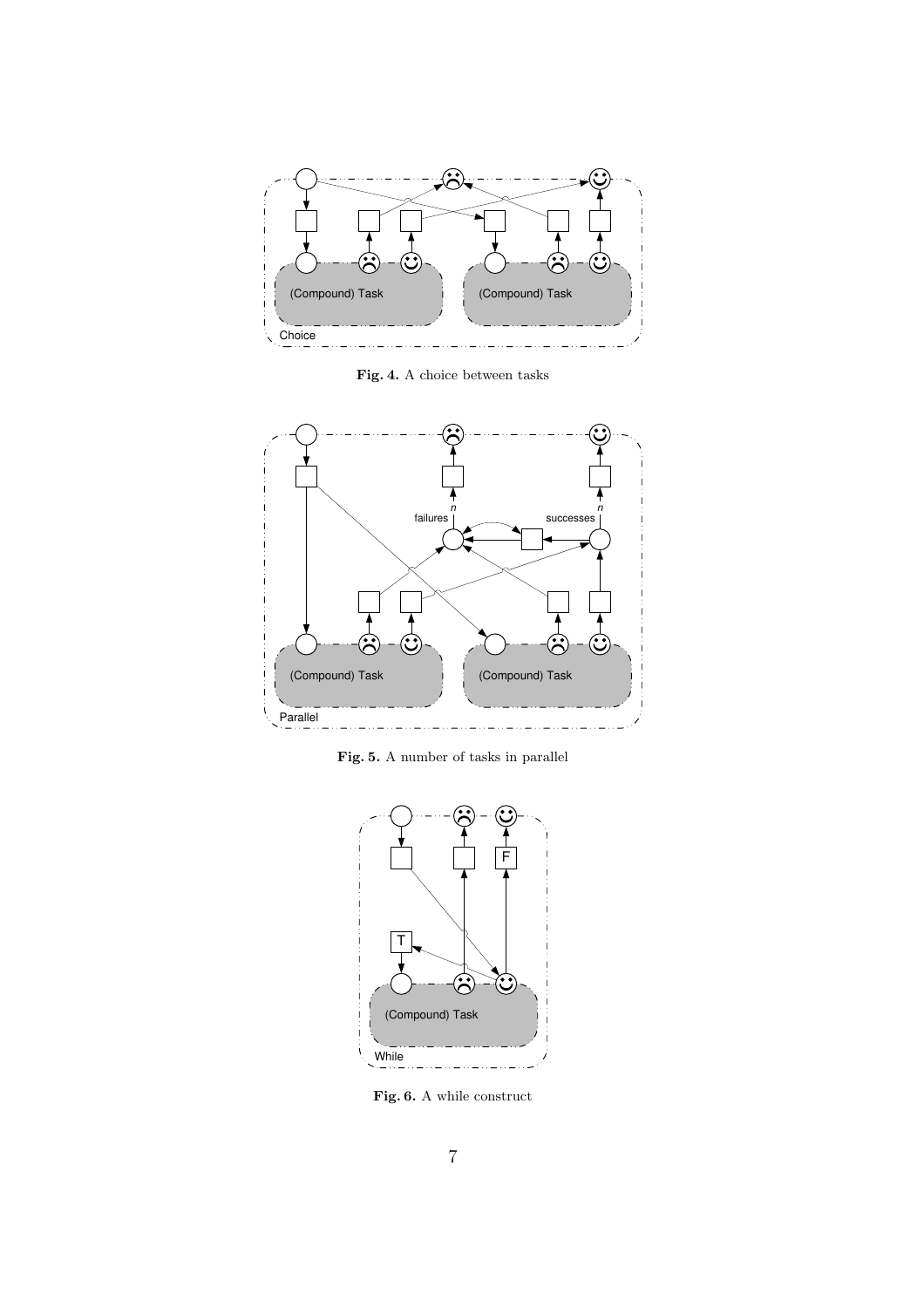

Fig. 7. An example service



Fig. 8. Checking orchestration soundness

orchestration components (which are compound tasks), and four tasks (the buyside processes of the service). Thereby, Task denotes an elementary task and Task/Buy an outsourced task. The sell-side process and the buy-side processes are fixed (see Figures 1 and 2), but the orchestration components are not (so they are not displayed). Using the orchestration components (see Figures 3 to 6) we can build a complex orchestration hierarchy.

### 3.3 Soundness

Clearly, any task should lead to either a success or a failure, i.e. if a task starts with one token in its start place, then for any reachable marking it should be possible to reach the marking with only one token either in place success or in place failure. We call this the soundness of a task. This soundness concept differs a little from the one given in Section 2, namely we have two final places (success and failure) instead of one. By the construction of Figure 8 these notions can be unified. In order to analyze the soundness of a task, we distinguish two parts: soundness of the choreography part and of the orchestration part.

For the choreography part we connect the buy-side of one task to the sell-side of another service as displayed in Figure 9. We first neglect the three places start, failure and success at the bottom. Then, soundness is not difficult to verify. This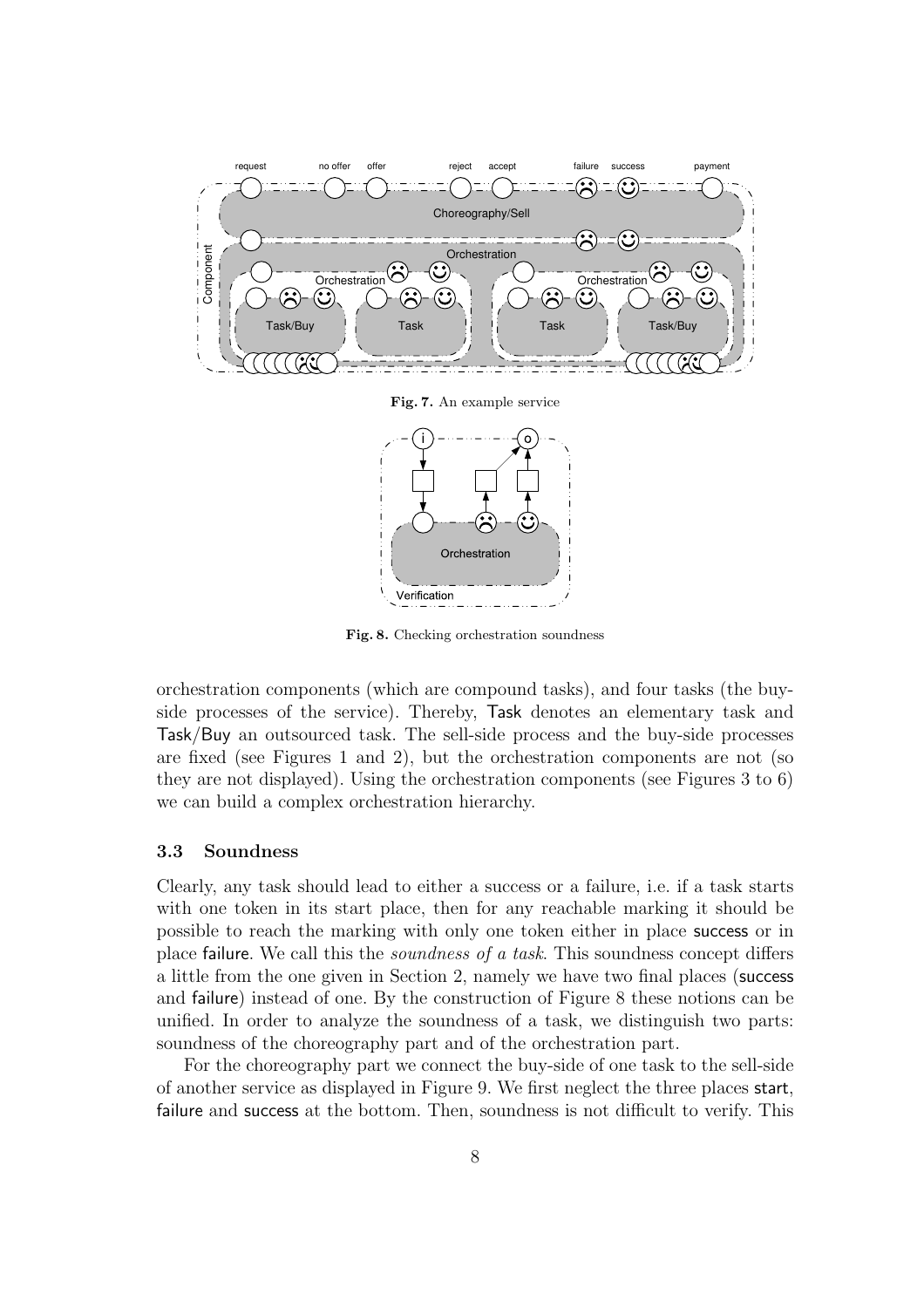

Fig. 9. Buy-side and sell-side combined

can be done by brute force model checking since the set or reachable markings is finite. It is also easy to verify this property by observing that the upper (the buy-side) and lower part (sell-side) of the model are almost symmetrical state machine nets that have the property that each choice is made by only one of them. Now consider places start, failure and success at the bottom. Here we have to make the assumption that if a token is put into start, eventually there will be a token in either failure or success. Under this assumption the system is sound. So we introduce here the concept of *conditional soundness*: the choreography part is sound if the invoked tasks are sound.

For the orchestration part we use the same conditional soundness. We argue that we only need to check soundness on elementary tasks, as any orchestration is sound if and only if its tasks are sound. This is straightforward to check using only Figures 3 to 6. In case that the framework is extended by some new orchestration types, we need to check this requirement (i.e. the orchestration is sound if and only if the tasks are sound). So we only have to check the soundness of elementary tasks and they are just transitions.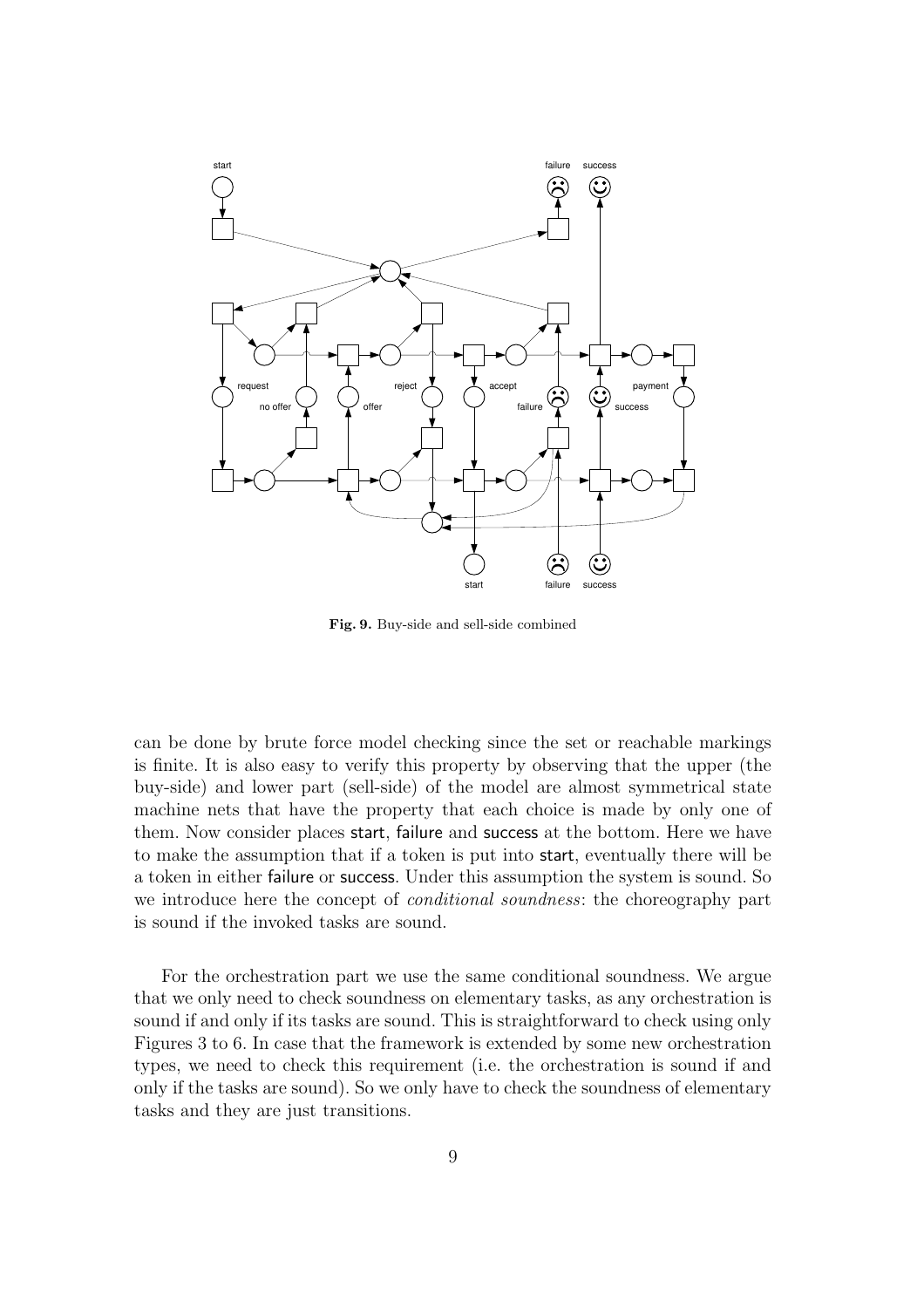### 3.4 Running example

We have restricted ourselves to orchestration processes that are constructed using the four routing constructs sequence, parallel composition, choice, and iteration. Therefore, we can present an orchestration process in a tree-like fashion, where the leaf nodes in the tree corresponding to elementary or outsourced tasks and the non-leaf nodes correspond to a compound task with one of the four routing constructs. This allows us to represent the orchestration processes in a process algebraic notation where the sequence operator is denoted by  $\cdot$ , parallel composition by  $\parallel$ , choice by  $+$ , and iteration by  $*$ . We will assume that  $*$  binds strongest, then  $\cdot$ , then  $+$ , and last ||. This notation is very useful for the derivation of the cost formulas in Section 4.

As an example process consider an image editing process  $p$ . The customer uploads an image (task  $u$ ). Then, the following procedure is applied: the image is finished (task  $f$ ) and concurrently a thumbnail is created (task  $t$ ). Afterwards the results are evaluated (task  $e$ ). In case that the evaluation is negative, the procedure is repeated. Finally, if the image is too big, it is stored temporarily and only a link is sent to the customer (task  $l$ ); otherwise the image is sent by e-mail (task  $m$ ). The process can be expressed in our process-algebraic notation as follows (note that we have to unfold the iteration  $(f||t) \cdot e$  once as the iteration is executed at least once):  $p = u \cdot (f||t) \cdot e \cdot ((f||t) \cdot e)^* \cdot (l+m)$ .

For the example, we assume that the following characteristics are given:

- In 90% of the cases, the upload succeeds.
- In 95% (80%) of the cases, finishing (creating the thumbnail) succeeds which costs the customer  $\in 20 \ (\in 10)$ .
- In 99% of the cases the evaluation succeeds which costs another  $\epsilon$  5; in only 20% of the cases the loop has to be repeated.
- In 30% of the cases, the image is too big; the storing is charged with  $\epsilon \neq 10$ whereas the sending of the images costs  $\in$  1.

Note that we have two kinds of probabilities: the probability of a choice in the orchestration, here used for the iteration, and the probability of failure of a service. If some task of a service fails, the whole service fails. The question now is, what should the service provider charge the consumers to make any profit, and what are the risks involved? In the following, we present a mathematical framework to answer this question.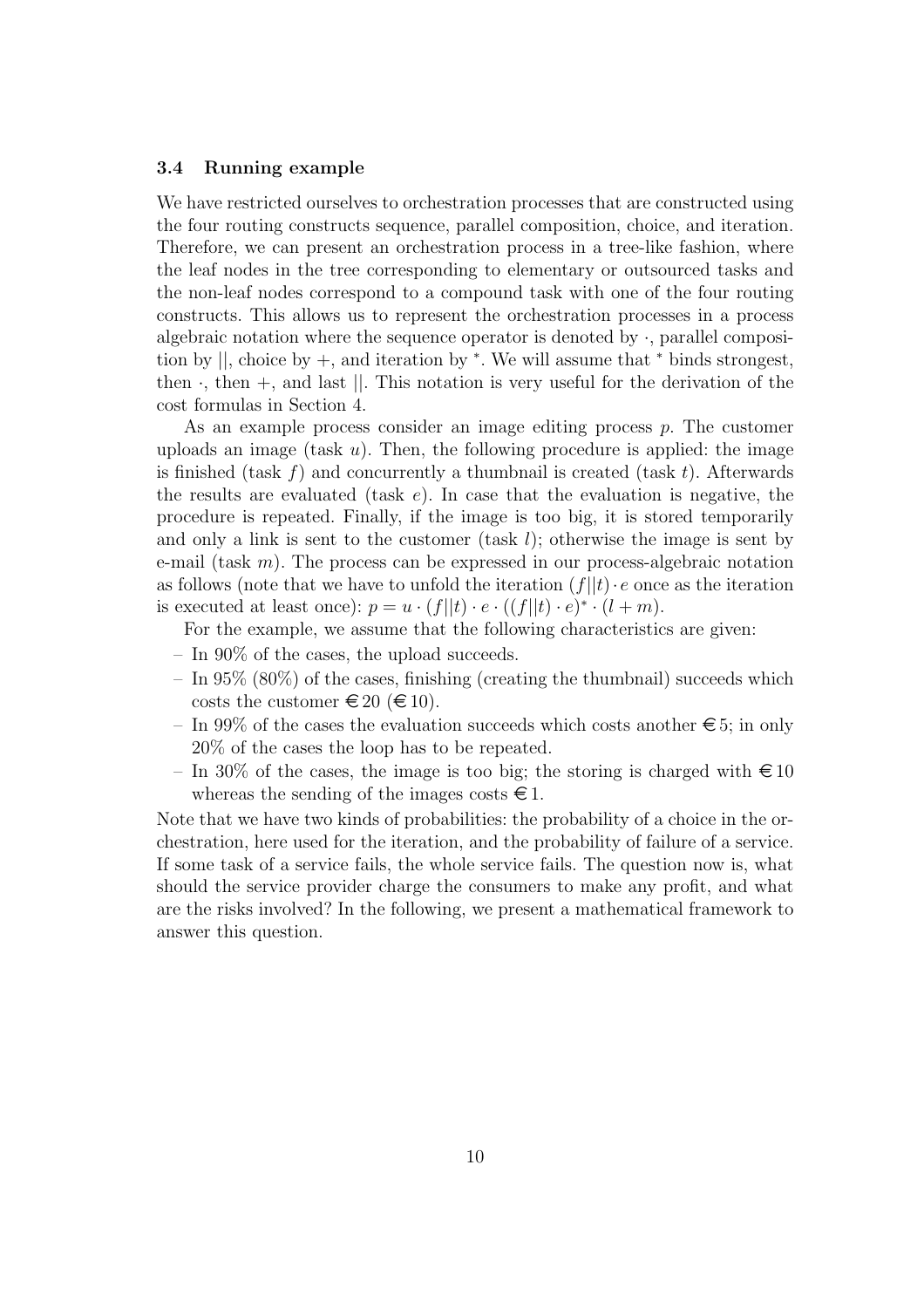### 4 Pricing Model

The probability of success of a task t is  $s_t$ . The cost  $C_t$  of task t is a random variable, with expectation  $\mu_t$ , conditional expectation  $\nu_t$ , given the service does not fail and variance  $\sigma_t^2$ . With these four characteristics we will determine a safe price and the risk in case of failure. The price should compensate the loss in case the service fails. So a lower bound for the price is  $\mu_t/s_t$  which gives an expected reward of  $(\mu_t/s_t) \cdot s_t$  which equals to the expected cost. However, the service must have an earning capacity to cover losses, so we choose a price  $\mu_t/s_t + b$  where b is a parameter to be determined. The expected profit will be  $b \cdot s_t$  which is the difference between the expected reward and the expected cost. In order to determine b, we have to calculate the risk. There are several ways to define the risk.

An obvious definition of *risk* is the probability that the real cost exceed the expected reward. So  $\mathbb{P}[C_t \geq \mu_t + b \cdot s_t]$  should be small enough. If we accept a 5% risk we have to choose b such that

$$
\mathbb{P}[C_t \ge \mu_t + b \cdot s_t] = \mathbb{P}[(C_t - \mu_t)/\sigma_t \ge b \cdot s_t/\sigma_t] \le 0.05
$$

Assuming a normal distribution for  $C_t$ , we derive from the standard normal distribution, that  $b \cdot s_t/\sigma_t = 1.65$  and so  $b = 1.65 \cdot \sigma_t/s_t$  and therefore the price of the service is  $(\mu_t + 1.65 \cdot \sigma_t)/s_t$ . The assumption of normality is justified by the fact that a service is built up by several independent services and so the central limit theorem [6] justifies a normal approximation. We also have an exact probabilistic bound based on the Chebyshev inequality (see Section 2)

$$
\mathbb{P}[(C_t - \mu_t)/\sigma_t \ge (b \cdot s_t)/\sigma_t] \le \mathbb{E}[((C_t - \mu_t)/\sigma_t)^2 \ge (b \cdot s_t/\sigma_t))^2] = \sigma_t^2/(b^2 \cdot s_t^2) = 0.05
$$

since  $\mathbb{E}[((C_t - \mu_t)/\sigma_t)^2] = 1$ . This gives  $b = (\sigma_t/s_t)/\sigma_t^2$ √  $\overline{0.05} = 4.47 \cdot \sigma_t / s_t$  which is almost three times as large as the former bound.

A second way to define the risk is the expected cost, under the condition that the task fails. Since we will calculate  $\nu_t$  this can be expressed as  $\mu_t - \nu_t \cdot s_t$ . Note that this quantity is independent of the price. A third way is to define the risk as  $\mathbb{E}[max(0, R_t - C_t)]$  where  $R_t$  is a random variable that represents the reward for a task t, so  $R_t = 0$  in case of a failure and  $R_t = \mu_t/s_t + b$  in case of success. This measure for risk, however, requires knowledge of the complete distribution of  $C_t$ . Therefore we will use the first interpretation of risk.

In the rest of this section we will calculate the four characteristics in an inductive way: for an elementary task t we assume they are given. This is reasonable, because such values can be estimated from log files, for instance. For a compound task we will derive the characteristics for the four orchestration constructs sequence, parallel, choice, and iteration. We use  $X_t$  as the random variable that indicates if the task t is a success  $(X_t = 1)$  or a failure  $(X_t = 0)$ . So this random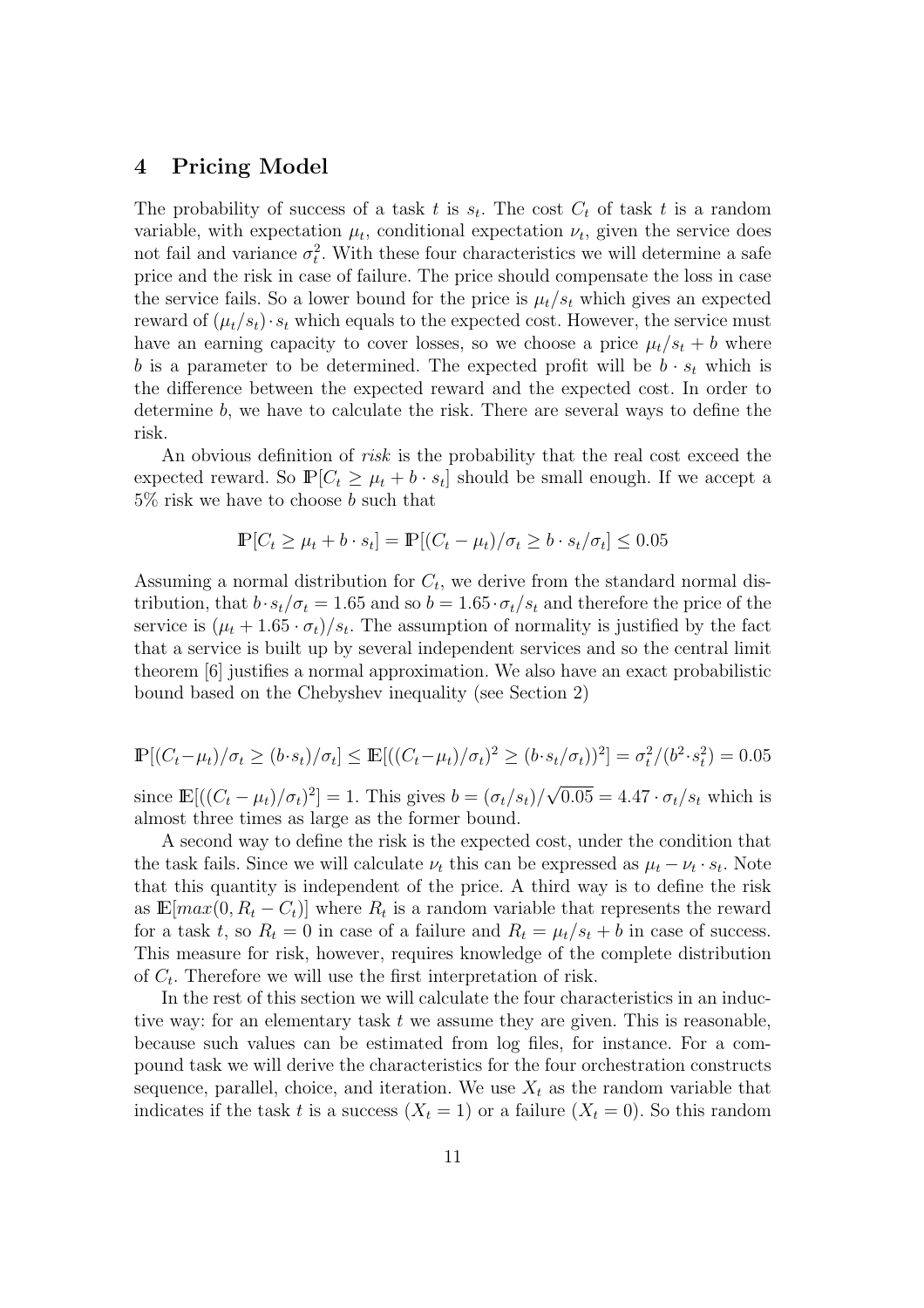variable has a Bernoulli distribution with probability of success  $s_t$ . Note that  $C_t$ and  $X_t$  are dependent. The reason for this is in the sequence construct: the cost in case of failure might be less than the cost of success. In the rest of the paper we assume that each invocation of a task instance is (stochastically) independent of all other instances, in particular for  $a \neq b$  we have  $X_a$  and  $C_a$  are mutually independent of  $X_b$  and  $C_b$ .

### 4.1 Sequence

 $s_{a \cdot b} = s_a \cdot s_b.$ 

Assume that we have a sequence construct  $a \cdot b$  that contains (in the given order) tasks a and b. Thus,  $a \cdot b$  prescribes that first a has to be completed, after which b can be started. First, we compute the success probability  $(s_{a,b})$  for  $a \cdot b$ ; second, we compute its cost expectation  $(\mu_{a,b})$ ; third, we compute the cost variance  $(\sigma_{a,b}^2)$ ; and fourth, we compute the conditional cost expectation of  $a \cdot b$  in case of success  $(\nu_{a,b})$ . In all cases, we assume that these characteristics for a and b are known (by induction, if you will).

For the following proofs two properties are important:  $X_{a,b} = X_a \cdot X_b$  and  $C_{a,b} =$  $C_a + X_a \cdot C_b$ .

### Theorem 1 (Success probability of  $a \cdot b$ ).

*Proof.*  
\n
$$
s_{a,b}
$$
\n
$$
= \{ \text{Definition of } s_{a,b}. \}
$$
\n
$$
P[X_{a,b} = 1]
$$
\n
$$
= \{ a \cdot b \text{ is successful iff both } a \text{ and } b \text{ are successful: } X_{a,b} = X_a \cdot X_b. \}
$$
\n
$$
P[X_a \cdot X_b = 1]
$$
\n
$$
= \{ a \text{ and } b \text{ are Bernoulli distributed. } \}
$$
\n
$$
P[X_a = 1 \land X_b = 1]
$$
\n
$$
= \{ \text{Successes of } a \text{ and } b \text{ are independent. } \}
$$
\n
$$
P[X_a = 1] \cdot P[X_b = 1]
$$
\n
$$
= \{ \text{Definition of } s_a \text{ and } s_b. \}
$$
\n
$$
s_a \cdot s_b
$$

# Theorem 2 (Cost expectation of  $a \cdot b$ ).

 $\mu_{a\cdot b} = \mu_a + s_a \cdot \mu_b$ 

Proof.  $\mu_{a\cdot b}$  $=\{$  Definition of  $\mu_{a\cdot b}$ .  $\}$  $\mathbb{E}(C_{a\cdot b})$  $=\{ b \text{ is only executed iff } a \text{ succeeded.} \}$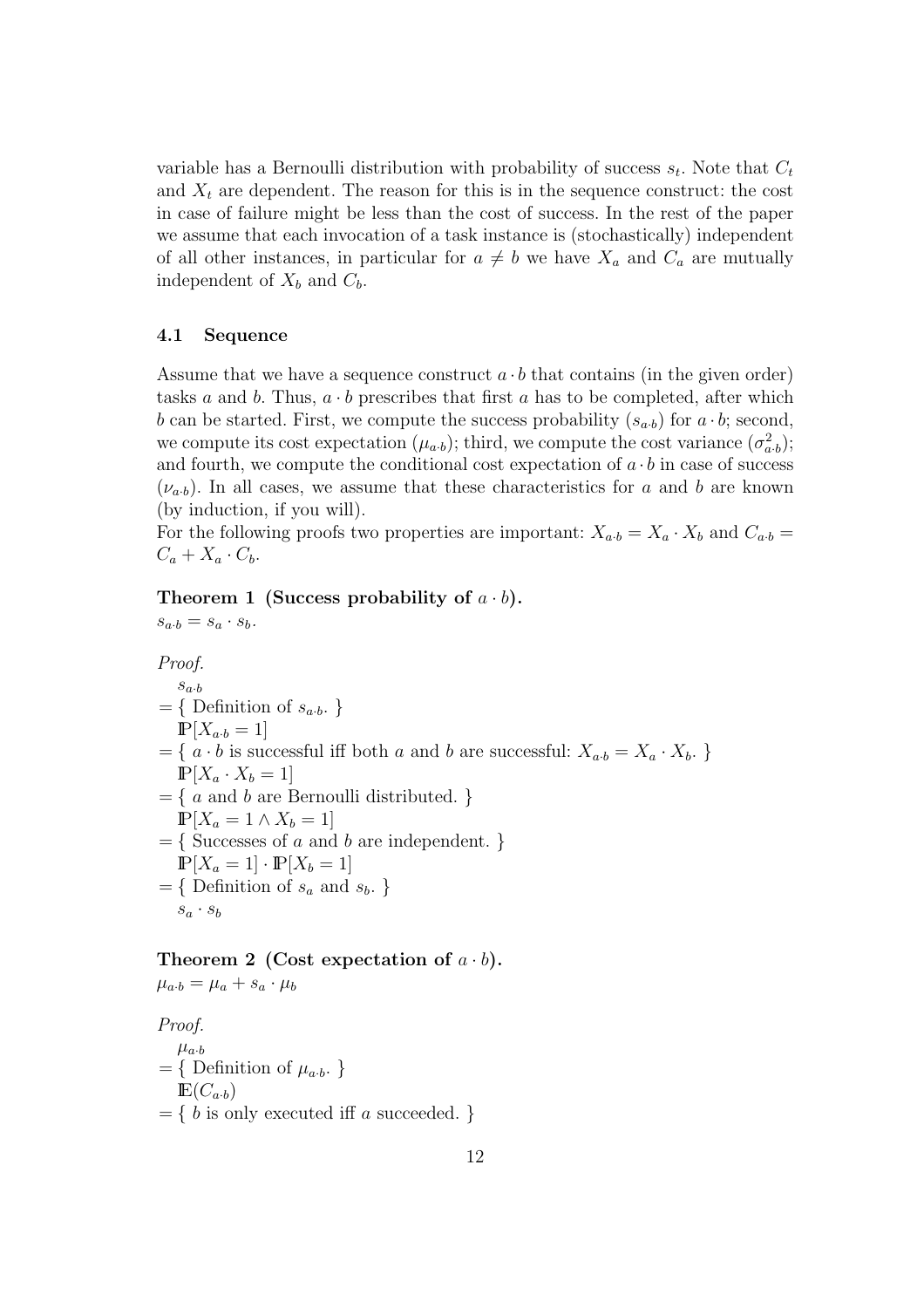$$
\mathbb{E}(C_a + X_a \cdot C_b)
$$
  
= { X\_a and C\_b are independent. }  

$$
\mathbb{E}(C_a) + \mathbb{E}(X_a) \cdot \mathbb{E}(C_b)
$$
  
= { By definition. }  

$$
\mu_a + s_a \cdot \mu_b
$$

For the proof of the next theorem, we need the following lemma:

**Lemma 1.**  
\n
$$
\mathbb{E}(C_{a\cdot b}^2) = \sigma_a^2 + \mu_a^2 + s_a \cdot (\sigma_b^2 + \mu_b^2) + 2 \cdot \mu_b \cdot \nu_a \cdot s_a
$$
\n*Proof.*  
\n
$$
\mathbb{E}(C_{a\cdot b}^2)
$$
\n
$$
= \{ \text{ Definition of } C_{a\cdot b} \cdot \}
$$
\n
$$
\mathbb{E}((C_a + X_a \cdot C_b)^2)
$$
\n
$$
= \{ \text{ Calculus, definition of } \mu_c \cdot \}
$$
\n
$$
\mathbb{E}(C_a^2 + X_a^2 \cdot C_b^2 + 2 \cdot C_a \cdot X_a \cdot C_b)
$$
\n
$$
= \{ \text{ } a \text{ and } b \text{ are independent. } \}
$$
\n
$$
\mathbb{E}(C_a^2) + \mathbb{E}(X_a^2) \cdot \mathbb{E}(C_b^2) + 2 \cdot \mathbb{E}(C_b) \cdot \mathbb{E}(C_a \cdot X_a)
$$
\n
$$
= \{ \sigma_a^2 = \mathbb{E}(C_a^2) - (\mathbb{E}(C_a))^2, \text{ hence } \mathbb{E}(C_a^2) = \sigma_a^2 + (\mathbb{E}(C_a))^2 = \sigma_a^2 + \mu_a^2, \text{ etc. } \}
$$
\n
$$
\sigma_a^2 + \mu_a^2 + \mathbb{E}(X_a^2) \cdot (\sigma_b^2 + \mu_b^2) + 2 \cdot \mathbb{E}(C_b) \cdot \mathbb{E}(C_a \cdot X_a)
$$
\n
$$
= \{ \text{ Due to the Bernoulli distribution, } \mathbb{E}(X_a^2) = \mathbb{E}(X_a) = s_a. \}
$$
\n
$$
\sigma_a^2 + \mu_a^2 + s_a \cdot (\sigma_b^2 + \mu_b^2) + 2 \cdot \mathbb{E}(C_b) \cdot \mathbb{E}(C_a \cdot X_a)
$$
\n
$$
= \{ \text{Case distinction: } a \text{ either succeeds } (X_a=1) \text{ or fails } (X_a=0). \}
$$
\n
$$
\sigma_a^2 + \mu_a^2 + s_a \cdot (\sigma_b^2 + \mu_b^2) + 2 \cdot \mathbb{E}(C_b) \cdot \mathbb{E}[C_a \cdot X_a | X_a = 1] \cdot \mathbb{P}[X_a = 1] + 2
$$

Theorem 3 (Cost variance of  $a \cdot b$ ).  $\sigma_{a \cdot b}^{2} = \sigma_{a}^{2} + s_{a} \cdot \sigma_{b}^{2} + (s_{a} - s_{a}^{2}) \cdot \mu_{b}^{2} + 2 \cdot (\nu_{a} - \mu_{a}) \cdot s_{a} \cdot \mu_{b}$ 

Proof.  
\n
$$
\sigma_{a,b}^2
$$
\n= { By definition. }  
\n
$$
E(C_{a,b}^2) - (E(C_{a,b}))^2
$$
\n= { Lemma 1. See Theorem 2 }  
\n
$$
\sigma_a^2 + \mu_a^2 + s_a \cdot (\sigma_b^2 + \mu_b^2) + 2 \cdot \mu_b \cdot \nu_a \cdot s_a - (\mu_a + s_a \cdot \mu_b)^2
$$
\n= { Calculus. }  
\n
$$
\sigma_a^2 + \mu_a^2 + s_a \cdot (\sigma_b^2 + \mu_b^2) + 2 \cdot \mu_b \cdot \nu_a \cdot s_a - \mu_a^2 - s_a^2 \cdot \mu_b^2 - 2 \cdot \mu_a \cdot s_a \cdot \mu_b
$$
\n= { Calculus. }  
\n
$$
\sigma_a^2 + s_a \cdot \sigma_b^2 + (s_a - s_a^2) \cdot \mu_b^2 + 2 \cdot (\nu_a - \mu_a) \cdot s_a \cdot \mu_b
$$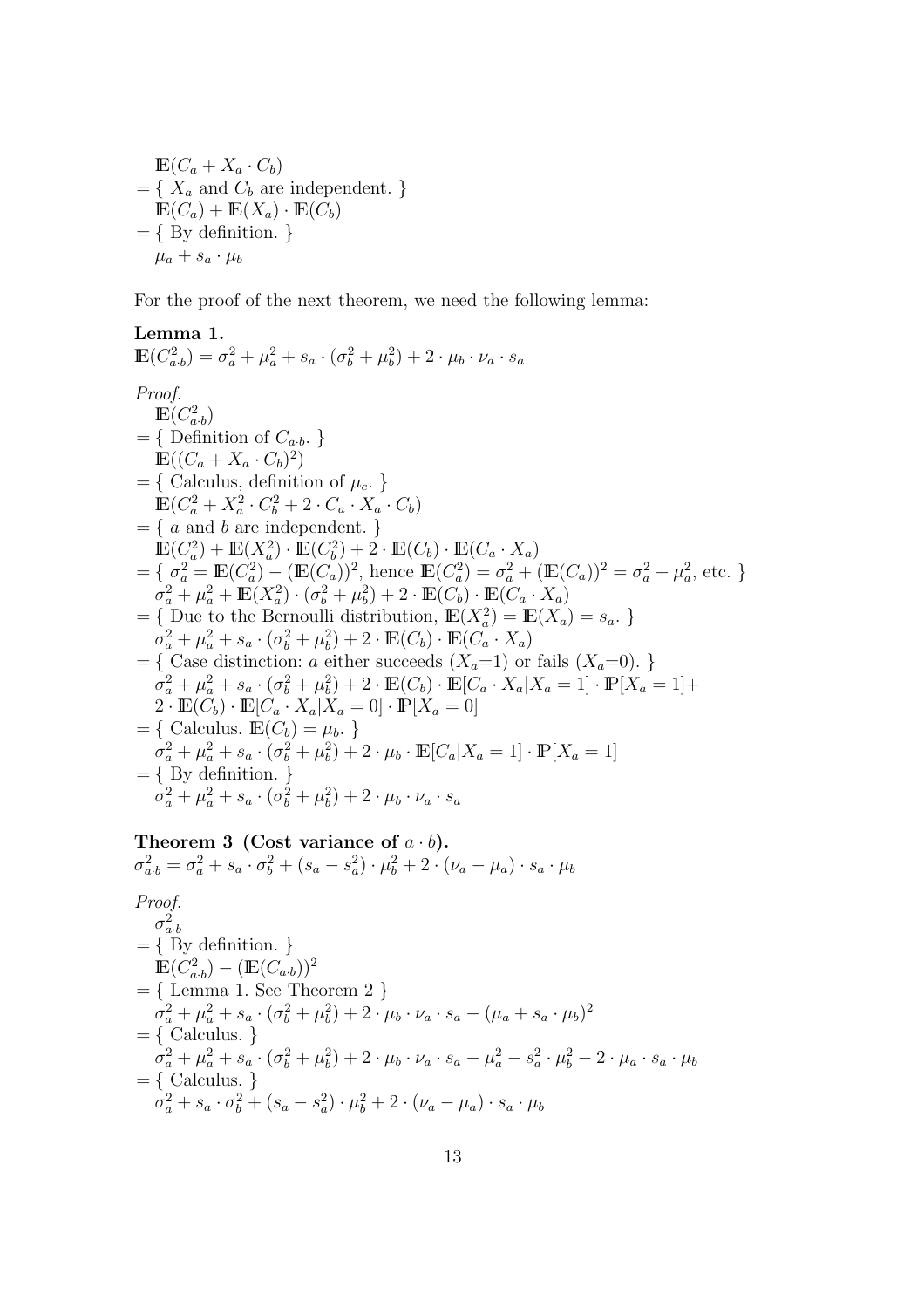# Theorem 4 (Conditional cost expectation of  $a \cdot b$  if success).

Proof.  $\nu_{a \cdot b}$  $= \{ By definition. \}$  $\mathbb{E}[C_{a\cdot b}|X_{a\cdot b}=1]$  $= \{ By definition. \}$  $\mathbb{E}[C_a + X_a \cdot C_b | X_a = X_b = 1]$  $=\{$  Calculus.  $\}$  $\mathbb{E}[C_a|X_a = X_b = 1] + \mathbb{E}[X_a \cdot C_b|X_a = X_b = 1]$  $=\{$  Calculus.  $C_a$  and  $X_b$  are independent.  $\}$  $\mathbb{E}[C_a|X_a = 1] + \mathbb{E}[C_b|X_a = X_b = 1]$  $=\{ C_b \text{ and } X_a \text{ are independent. } \}$  $\mathbb{E}[C_a|X_a = 1] + \mathbb{E}[C_b|X_b = 1]$  $= \{$  By definition.  $\}$  $\nu_a + \nu_b$ 

### 4.2 Parallel composition

Assume that we have a parallel construct  $a||b$  that contains tasks a and b. Thus,  $a||b$  prescribes that both a and b have to be executed, and that they can be executed in parallel. Like with the sequence construct, the parallel construct  $a||b$  is successful if both a and b are successful. The following theorems use the properties:  $X_{a||b} = X_a \cdot X_b$  and  $C_{a||b} = C_a + C_b$ .

### Theorem 5 (Success probability of  $a||b$ ).

 $s_{a||b} = s_a \cdot s_b.$ 

 $\nu_{a\cdot b} = \nu_a + \nu_b$ 

As the proof is similar to Theorem 1, we skip it.

### Theorem 6 (Cost expectation of  $a||b$ ).

 $\mu_{a||b} = \mu_a + \mu_b$ 

*Proof.*  
\n
$$
\mu_{a||b}
$$
\n
$$
= \{ \text{ By definition. } \}
$$
\n
$$
E(C_{a||b})
$$
\n
$$
= \{ \text{ Both } a \text{ and } b \text{ will be executed: } C_{a||b} = C_a + C_b. \}
$$
\n
$$
E(C_a + C_b)
$$
\n
$$
= \{ \text{ a and } b \text{ are independent. } \}
$$
\n
$$
E(C_a) + E(C_b)
$$
\n
$$
= \{ \text{ By definition. } \}
$$
\n
$$
\mu_a + \mu_b
$$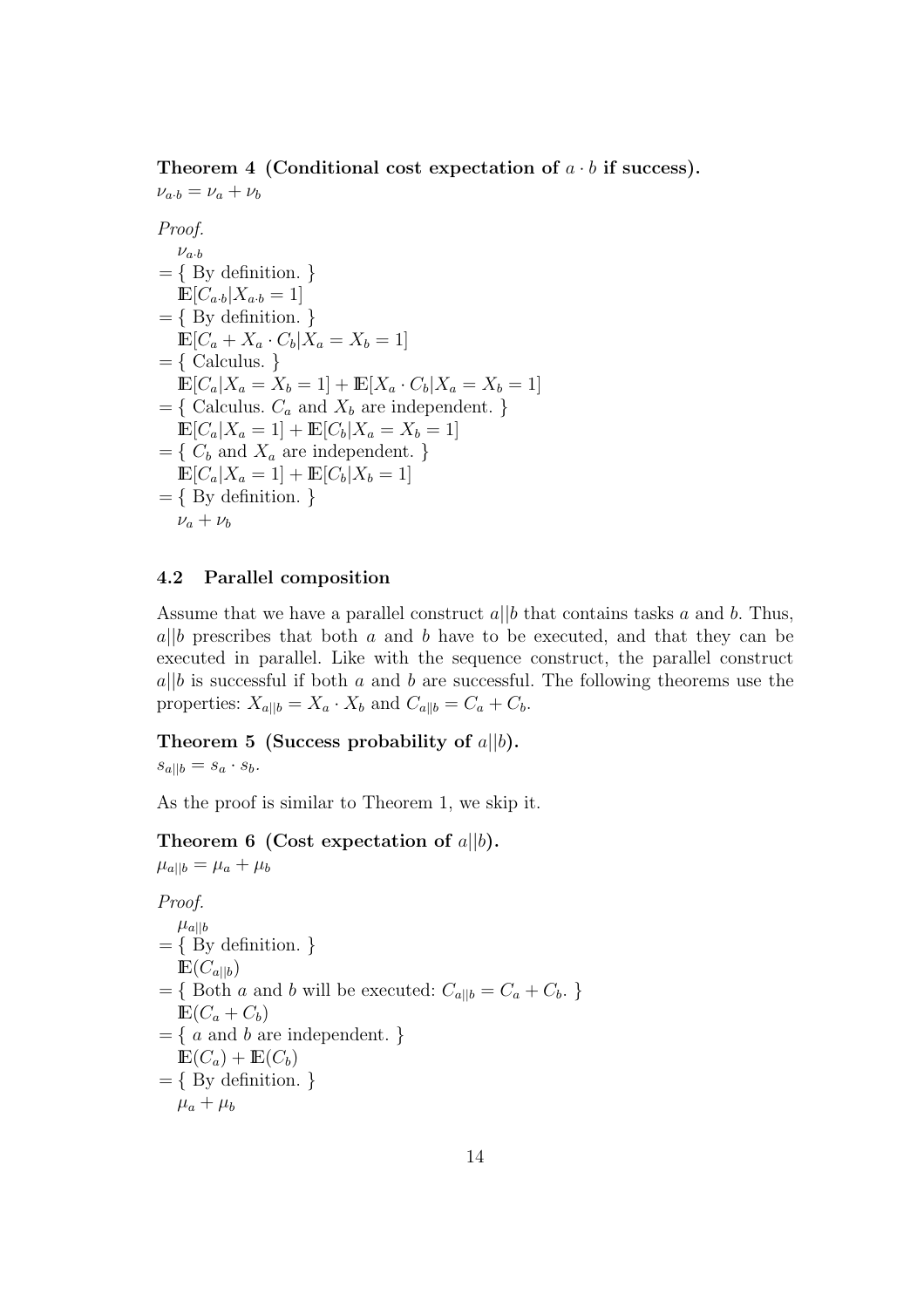Theorem 7 (Cost variance of 
$$
a||b
$$
).  
\n
$$
\sigma_{a||b}^2 = \sigma_a^2 + \sigma_b^2
$$
\n*Proof.*  
\n
$$
\sigma_{a||b}^2
$$
\n= { By definition. }  
\n
$$
E(C_{a||b}^2) - (E(C_{a||b}))^2
$$
\n= { See Theorem 6. }  
\n
$$
E((C_a + C_b)^2) - (E(C_a + C_b))^2
$$
\n= { Calculus.  $a$  and  $b$  are independent. }  
\n
$$
E(C_a^2 + 2 \cdot C_a \cdot C_b + C_b^2) - (E(C_a) + E(C_b))^2
$$
\n= { Calculus.  $a$  and  $b$  are independent. }  
\n
$$
E(C_a^2) + 2 \cdot E(C_a) \cdot E(C_b) + E(C_b^2) - (E(C_a))^2 - 2 \cdot E(C_a) \cdot E(C_b) - (E(C_b))^2
$$
\n= { Calculus. }  
\n
$$
E(C_a^2) - (E(C_a))^2 + E(C_b^2) - (E(C_b))^2
$$
\n= { By definition. }

Theorem 8 (Conditional cost expectation of  $a||b$  if success).

$$
\nu_{a||b} = \nu_a + \nu_b
$$
  
\nProof.  
\n
$$
\nu_{a||b}
$$
  
\n
$$
= \{ By definition. \}
$$
  
\n
$$
E[C_{a||b}|X_{a||b} = 1]
$$
  
\n
$$
= \{ See Theorem 5 and Theorem 6. \}
$$
  
\n
$$
E[C_a + C_b|X_a = X_b = 1]
$$
  
\n
$$
= \{ Calculates; \}
$$
  
\n
$$
E[C_a|X_a = X_b = 1] + E[C_b|X_a = X_b = 1]
$$
  
\n
$$
= \{ a \text{ and } b \text{ are independent. } \}
$$
  
\n
$$
E[C_a|X_a = 1] + E[C_b|X_b = 1]
$$
  
\n
$$
= \{ By definition. \}
$$

### 4.3 Choice

Assume that we have a choice construct  $a+b$  that contains tasks a and b, and that the alternatives  $(a \text{ and } b)$  are chosen with an independent random variable  $A$ , with  $\mathbb{P}[A=1] = \alpha = 1 - \mathbb{P}[A=0]$ . If  $A=1$ , then a will be chosen, else if  $A=0$ , then b will be chosen. The following theorems use:  $X_{a+b} = A \cdot X_a + (1 - A) \cdot X_b$ and  $C_{a+b} = A \cdot C_a + (1-A) \cdot C_b$ .

Theorem 9 (Success probability of  $a + b$ ).  $s_{a+b} = \alpha \cdot s_a + (1-\alpha) \cdot s_b.$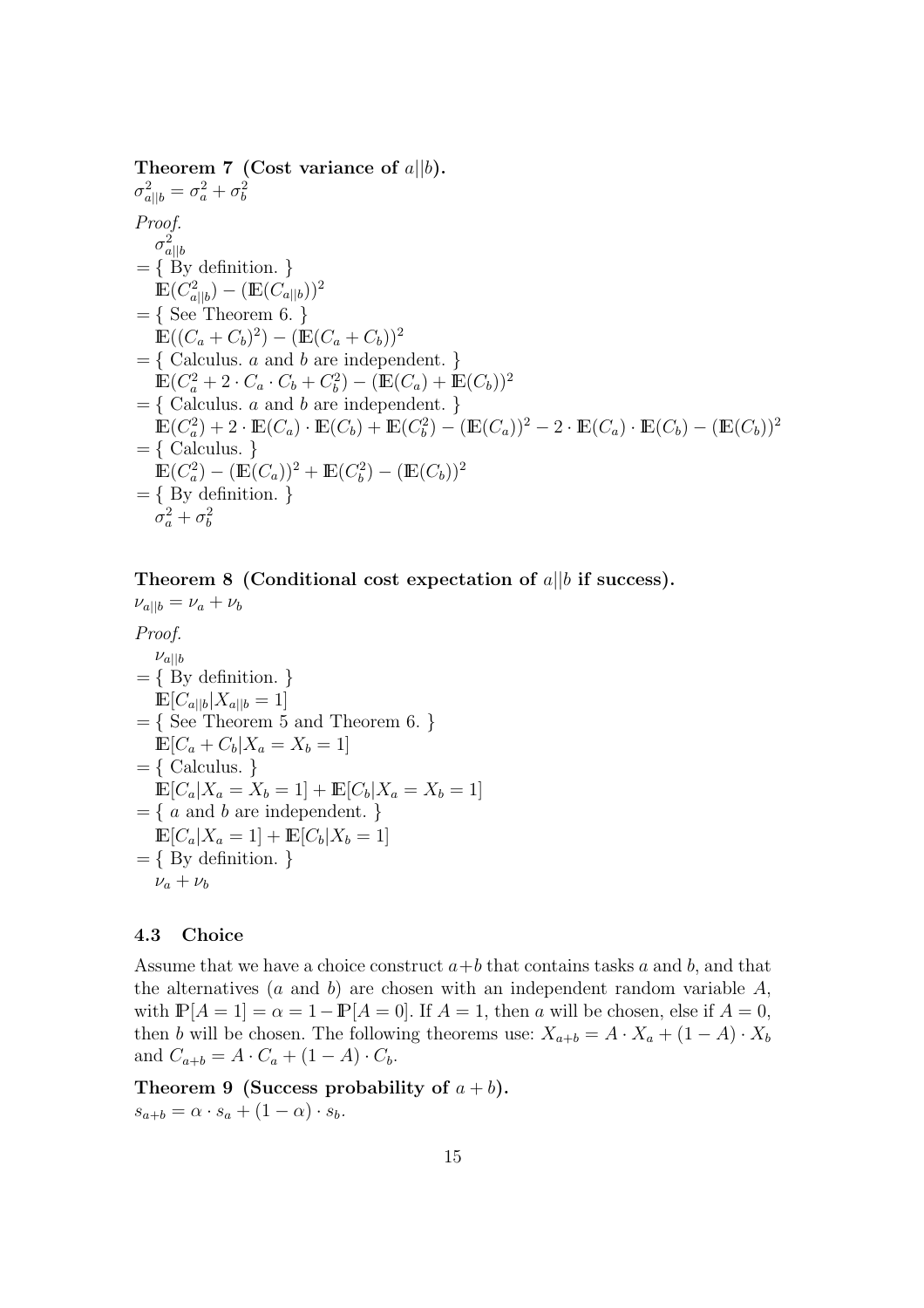### Proof.

 $s_{a+b}$  $= \{ By definition. \}$  $\mathbb{P}[X_{a+b} = 1]$  $=$  { The alternative construct is successful if either a is chosen and a is successful, or if b is chosen and b is successful:  $X_{a+b} = A \cdot X_a + (1-A) \cdot X_b$ .  $\mathbb{P}[A \cdot X_a + (1-A) \cdot X_b = 1]$  $=\{ A$  is either 1 or 0, see above. }  $\mathbb{P}[A \cdot X_a + (1-A) \cdot X_b = 1 | A = 1] \cdot \mathbb{P}[A = 1] +$  $\mathbb{P}[A \cdot X_a + (1-A) \cdot X_b = 1 | A = 0] \cdot \mathbb{P}[A = 0]$  $=\{$  Calculus.  $\}$  $\mathbb{P}[X_a = 1 | A = 1] \cdot \mathbb{P}[A = 1] + \mathbb{P}[X_b = 1 | A = 0] \cdot \mathbb{P}[A = 0]$  $=\{ A$  is independent from a and b.  $\}$  $\mathbb{P}[A=1] \cdot \mathbb{P}[X_a=1] + \mathbb{P}[A=0] \cdot \mathbb{P}[X_b=1]$  $=\{ By definition. Calculus. \}$  $\alpha \cdot s_a + (1 - \alpha) \cdot s_b$ 

# Theorem 10 (Cost expectation of  $a + b$ ).

 $\mu_{a+b} = \alpha \cdot \mu_a + (1-\alpha) \cdot \mu_b$ Proof.  $\mu_{a+b}$  $= \{ By definition. \}$  $\mathbb{E}(C_{a+b})$  $=\{$  Clearly,  $C_{a+b} = A \cdot C_a + (1-A) \cdot C_b. \}$  $\mathbb{E}(A \cdot C_a + (1-A) \cdot C_b)$  $=\{$  Calculus. A is independent from a and b.  $\}$  $\mathbb{E}(A) \cdot \mathbb{E}(C_a) + \mathbb{E}(1-A) \cdot \mathbb{E}(C_b)$  $=\{$  By definition.  $\}$  $\alpha \cdot \mu_a + (1 - \alpha) \cdot \mu_b$ 

For the proof of the following theorem, we need the following lemma:

### Lemma 2.

 $\mathbb{E}(C_{a+b}^2) = \alpha \cdot (\sigma_a^2 + \mu_a^2) + (1 - \alpha) \cdot (\sigma_b^2 + \mu_b^2)$ Proof.  $\mathbb{E}(C_{a+b}^2)$  $= \{ By definition. \}$  $\mathbb{E}(A \cdot C_a + (1-A) \cdot C_b)^2$  $=\{$  Calculus.  $\}$  $\mathbb{E}(A^2 \cdot C_a^2 + 2 \cdot A \cdot C_a \cdot (1 - A) \cdot C_b + (1 - A)^2 \cdot C_b^2)$  $=\{ A \text{ is either } 1 \text{ or } 0, \text{ hence } A \cdot (1 - A) = 0. \}$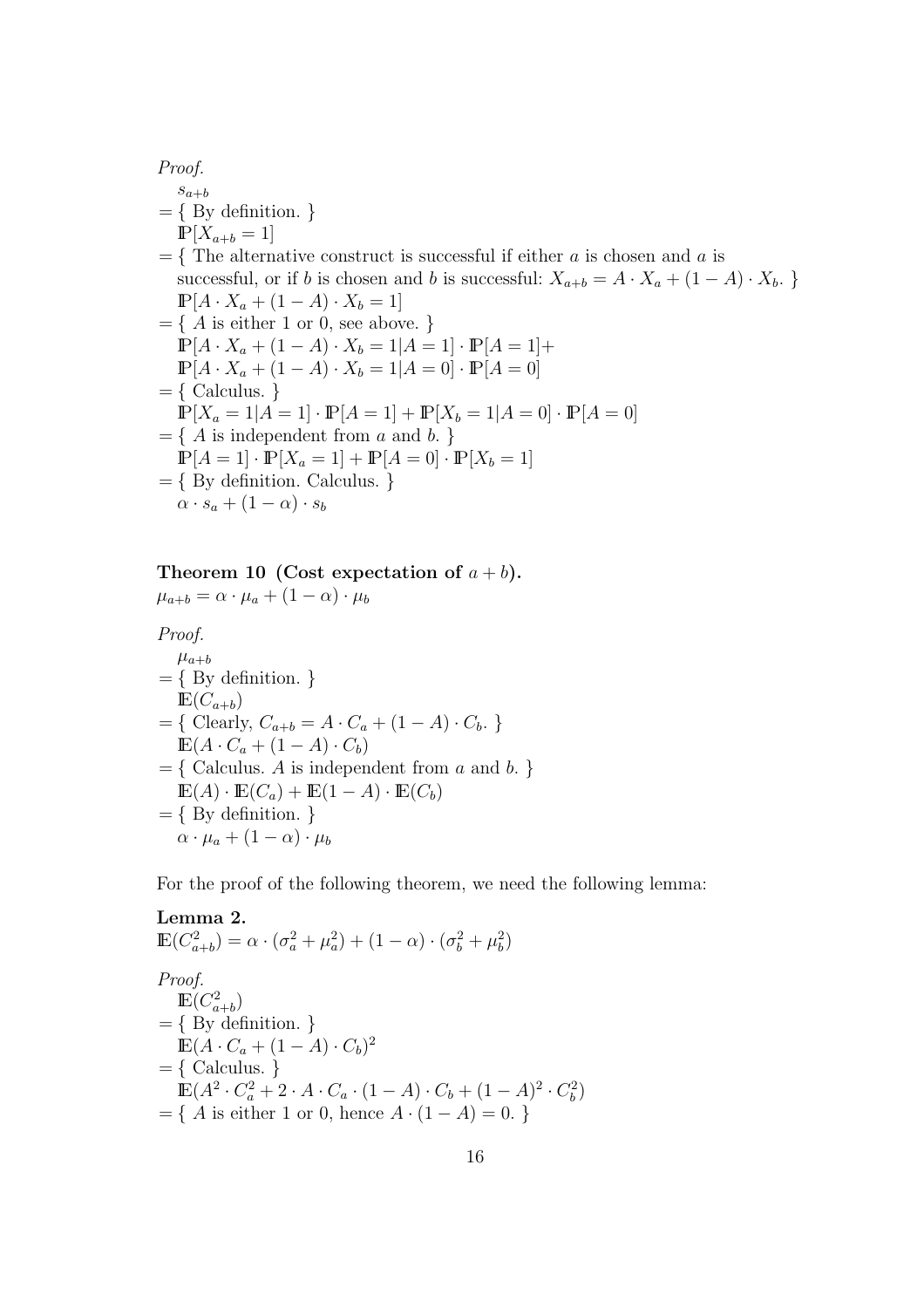$$
\mathbb{E}(A^2 \cdot C_a^2 + (1 - A)^2 \cdot C_b^2)
$$
\n
$$
= \{ \text{ Calculus. } A \text{ is independent from } a \text{ and } b. \}
$$
\n
$$
\mathbb{E}(A^2) \cdot \mathbb{E}(C_a^2) + \mathbb{E}(1 - A)^2 \cdot \mathbb{E}(C_b^2)
$$
\n
$$
= \{ A \text{ is either 1 or 0, hence } A^2 = A \text{ and } (1 - A)^2 = 1 - A. \}
$$
\n
$$
\mathbb{E}(A) \cdot \mathbb{E}(C_a^2) + \mathbb{E}(1 - A) \cdot \mathbb{E}(C_b^2)
$$
\n
$$
= \{ \text{By definition. } \}
$$
\n
$$
\alpha \cdot (\sigma_a^2 + \mu_a^2) + (1 - \alpha) \cdot (\sigma_b^2 + \mu_b^2)
$$

Theorem 11 (Cost variance of  $a + b$ ).  $\sigma_{a+b}^2 = \alpha \cdot \sigma_a^2 + (1 - \alpha) \cdot \sigma_b^2 + \alpha \cdot (1 - \alpha) \cdot (\mu_a - \mu_b)^2$ 

Proof.  
\n
$$
\sigma_{a+b}^2 = \{ \text{ By definition. } \}
$$
\n
$$
E(C_{a+b}^2) - (E(C_{a+b}))^2
$$
\n
$$
= \{ \text{ Lemma 2. See Theorem 10. } \}
$$
\n
$$
\alpha \cdot (\sigma_a^2 + \mu_a^2) + (1 - \alpha) \cdot (\sigma_b^2 + \mu_b^2) - (\alpha \cdot \mu_a + (1 - \alpha) \cdot \mu_b)^2
$$
\n
$$
= \{ \text{ Calculus. } \}
$$
\n
$$
\alpha \cdot \sigma_a^2 + \alpha \cdot \mu_a^2 + (1 - \alpha) \cdot \sigma_b^2 + (1 - \alpha) \cdot \mu_b^2 -
$$
\n
$$
\alpha^2 \cdot \mu_a^2 - 2 \cdot \alpha \cdot \mu_a \cdot (1 - \alpha) \cdot \mu_b - (1 - \alpha)^2 \cdot \mu_b^2
$$
\n
$$
= \{ \text{ Calculus. } \}
$$
\n
$$
\alpha \cdot \sigma_a^2 + (\alpha - \alpha^2) \cdot \mu_a^2 + (1 - \alpha) \cdot \sigma_b^2 + ((1 - \alpha) - (1 - \alpha)^2) \cdot \mu_b^2 -
$$
\n
$$
2 \cdot \alpha \cdot (1 - \alpha) \cdot \mu_a \cdot \mu_b
$$
\n
$$
= \{ \text{ Calculus. } \}
$$
\n
$$
\alpha \cdot \sigma_a^2 + \alpha \cdot (1 - \alpha) \cdot \mu_a^2 + (1 - \alpha) \cdot \sigma_b^2 + \alpha \cdot (1 - \alpha) \cdot \mu_b^2 -
$$
\n
$$
2 \cdot \alpha \cdot (1 - \alpha) \cdot \mu_a \cdot \mu_b
$$
\n
$$
= \{ \text{ Calculus. } \}
$$
\n
$$
\alpha \cdot \sigma_a^2 + (1 - \alpha) \cdot \sigma_b^2 + \alpha \cdot (1 - \alpha) \cdot (\mu_a^2 + \mu_b^2 - 2 \cdot \mu_a \cdot \mu_b)
$$
\n
$$
= \{ \text{ Calculus. } \}
$$
\n
$$
\alpha \cdot \sigma_a^2 + (1 - \alpha) \cdot \sigma_b^2 + \alpha \cdot (1 - \alpha) \cdot (\mu_a - \mu_b)^2
$$

Theorem 12 (Conditional cost expectation of  $a + b$  if success).  $\nu_{a+b} = \frac{\nu_a \cdot \alpha \cdot s_a + \nu_b \cdot (1-\alpha) \cdot s_b}{\alpha \cdot s_a + (1-\alpha) \cdot s_b}$  $\alpha \cdot s_a + (1-\alpha) \cdot s_b$ 

*Proof.*  
\n
$$
\nu_{a+b}
$$
\n
$$
= \{ \text{ By definition. } \}
$$
\n
$$
E[C_{a+b} | X_{a+b} = 1]
$$
\n
$$
= \{ A \text{ is either 1 or 0. Bayes rule. } \}
$$
\n
$$
E[C_{a+b} | X_{a+b} = 1 \land A = 1] \cdot P[A = 1 | X_{a+b} = 1] +
$$
\n
$$
E[C_{a+b} | X_{a+b} = 1 \land A = 0] \cdot P[A = 0 | X_{a+b} = 1]
$$
\n
$$
= \{ \text{ Calculus. } \}
$$
\n
$$
E[C_{a+b} | X_{a+b} = 1 \land A = 1] \cdot P[A = 1] \cdot P[X_{a+b} = 1 | A = 1] / P[X_{a+b} = 1] +
$$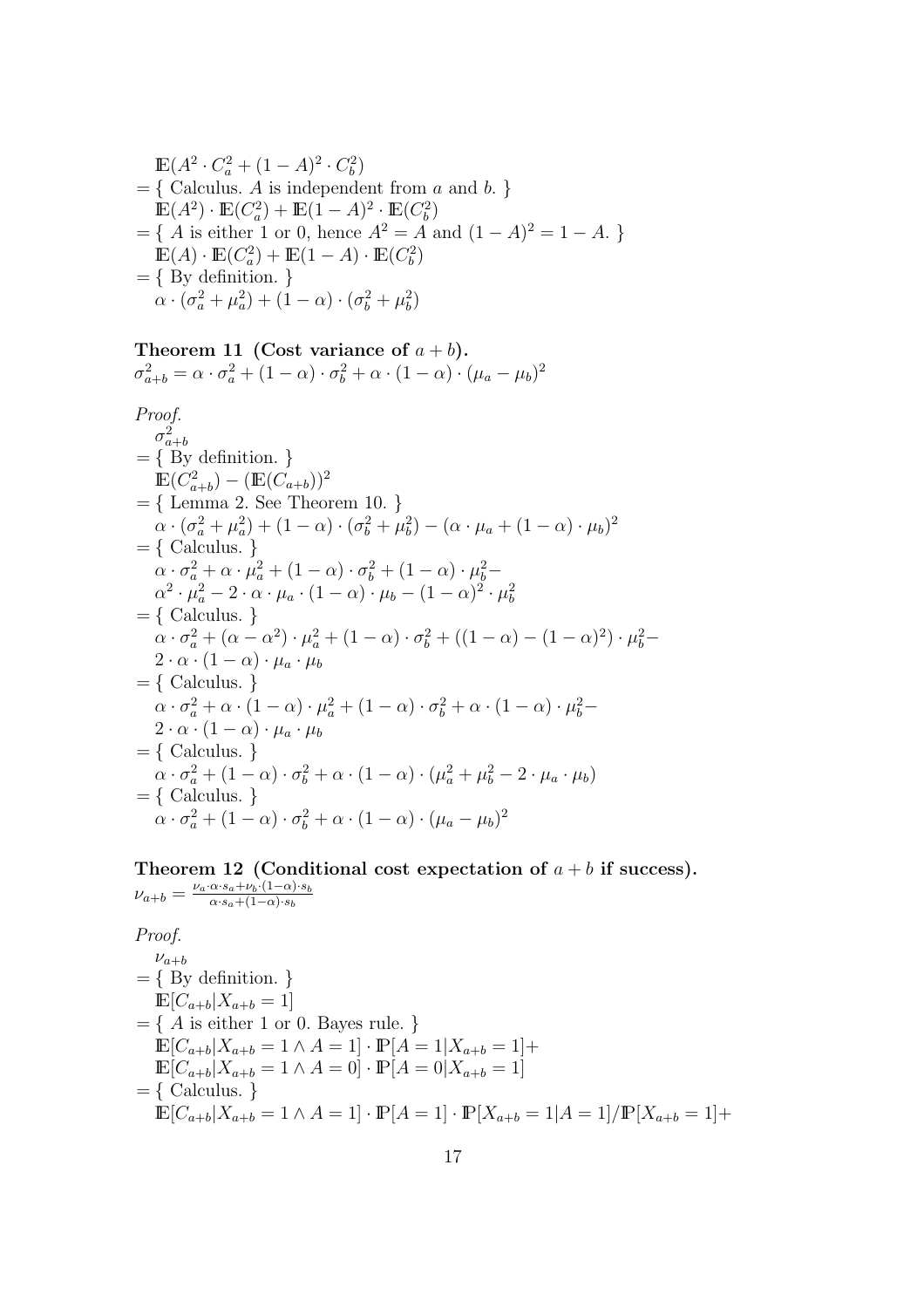$$
\mathbb{E}[C_{a+b}|X_{a+b} = 1 \land A = 0] \cdot \mathbb{P}[A = 0] \cdot \mathbb{P}[X_{a+b} = 1 | A = 0] / \mathbb{P}[X_{a+b} = 1]
$$
\n
$$
= \{ \text{ See above. } \}
$$
\n
$$
\mathbb{E}[A \cdot C_a + (1 - A) \cdot C_b | A \cdot X_a + (1 - A) \cdot X_b = 1 \land A = 1] \cdot \alpha \cdot \mathbb{P}[A \cdot X_a + (1 - A) \cdot X_b = 1 | A = 1] / \mathbb{P}[X_{a+b} = 1] + \mathbb{E}[A \cdot C_a + (1 - A) \cdot C_b | A \cdot X_a + (1 - A) \cdot X_b = 1 \land A = 0] \cdot \alpha \cdot \alpha \cdot \mathbb{P}[A \cdot X_a + (1 - A) \cdot X_b = 1 | A = 0] / \mathbb{P}[X_{a+b} = 1]
$$
\n
$$
= \{ \text{ Calculus. } \}
$$
\n
$$
\mathbb{E}[C_a | X_a = 1 \land A = 1] \cdot \alpha \cdot \mathbb{P}[X_a = 1 | A = 1] / \mathbb{P}[X_{a+b} = 1] + \mathbb{E}[C_b | X_b = 1 \land A = 0] \cdot (1 - \alpha) \cdot \mathbb{P}[X_b = 1 | A = 0] / \mathbb{P}[X_{a+b} = 1]
$$
\n
$$
= \{ \text{ A is independent. } \}
$$
\n
$$
\mathbb{E}[C_a | X_a = 1] \cdot \alpha \cdot \mathbb{P}[X_a = 1] / \mathbb{P}[X_{a+b} = 1] + \mathbb{E}[C_b | X_b = 1] \cdot (1 - \alpha) \cdot \mathbb{P}[X_b = 1] / \mathbb{P}[X_{a+b} = 1]
$$
\n
$$
= \{ \text{By definition. See Theorem 9. } \}
$$

### 4.4 Iteration

Assume that we have an iteration construct  $a^*$ , which contains the task  $a$ , and that the *i*-th iteration is chosen with an independent random variable  $Y_i$ , with  $\mathbb{P}[Y_i = 1] = \alpha = 1 - \mathbb{P}[Y_i = 0].$  To compute iteration characteristics we can simply unfold the iteration once using an alternative, a sequence, and a skip action  $\tau$ , which has the following characteristics:  $s_{\tau} = 1$ ,  $\mu_{\tau} = 0$ ,  $\sigma_{\tau}^2 = 0$ , and  $\nu_{\tau} = 0$ . Thus,  $a^* = \tau + a \cdot a^*$ , where  $\tau$  has probability  $1 - \alpha$  and  $a \cdot a^*$  has probability  $\alpha$ . In terms of random variables we have the recursive equation:  $P = Y \cdot T + (1 - Y) \cdot A \cdot P$ where P stands for the process  $a^*$ , T stands for task  $\tau$  and A for task a. We get the following characteristics:

Theorem 13 (Success probability of  $a^*$ ).

$$
s_{a^*} = \frac{1-\alpha}{1-\alpha \cdot s_a}.
$$
  
\nProof.  
\n
$$
s_{a^*}
$$
  
\n
$$
= \{ \text{ Unfold once. } \}
$$
  
\n
$$
s_{\tau+a\cdot a^*}
$$
  
\n
$$
= \{ \text{ Theorem 9. } \}
$$
  
\n
$$
(1-\alpha) \cdot s_{\tau} + \alpha \cdot s_{a\cdot a^*}
$$
  
\n
$$
= \{ \text{ By definition. } \}
$$
  
\n
$$
1-\alpha + \alpha \cdot s_{a\cdot a^*}
$$
  
\n
$$
= \{ \text{ Theorem 1. } \}
$$
  
\n
$$
1-\alpha + \alpha \cdot s_a \cdot s_{a^*}
$$
  
\n
$$
= \{ \text{ Fixed point: } C = A + B \cdot C, \text{ hence } C = \frac{A}{1-B}. \}
$$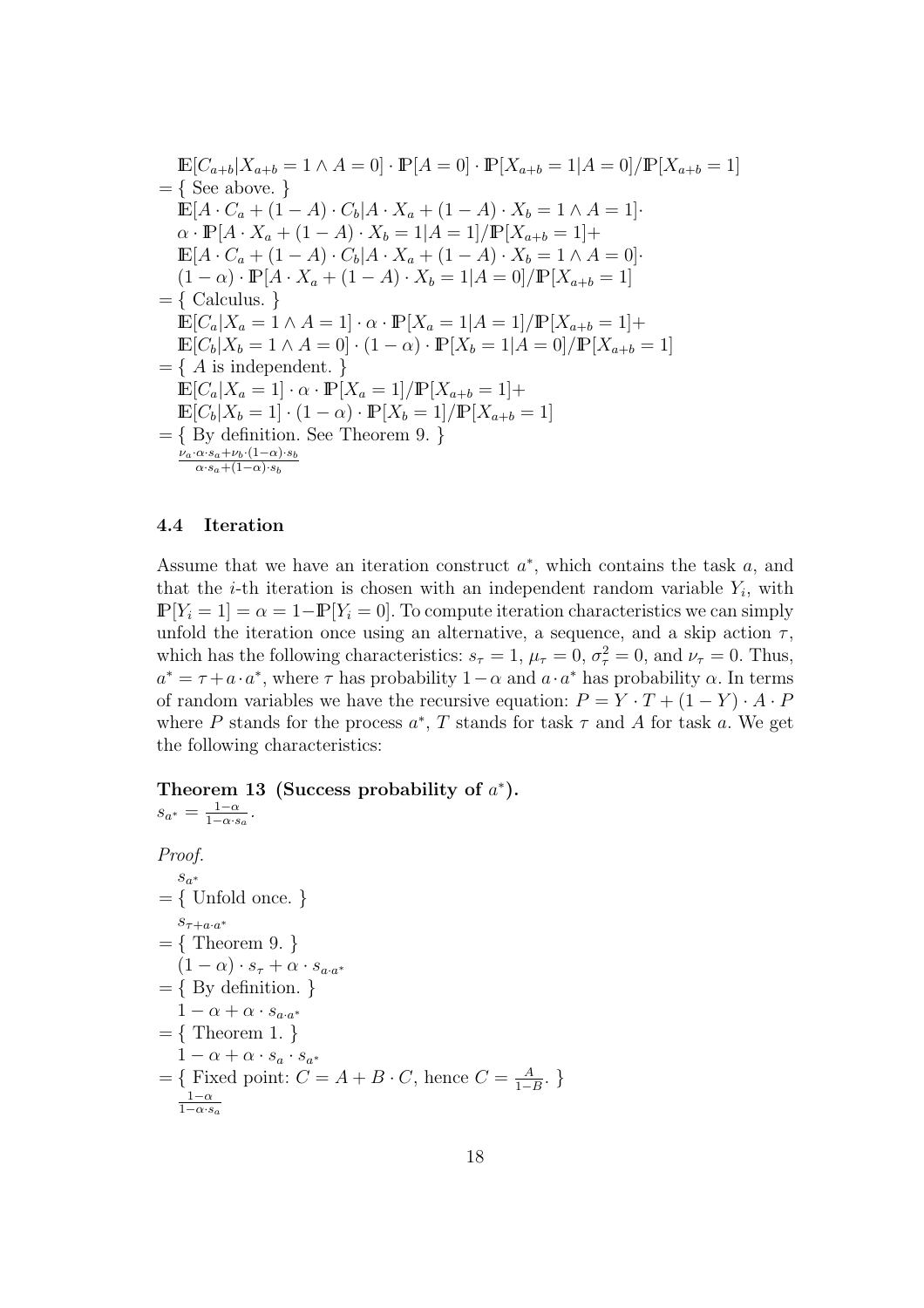### Theorem 14 (Cost expectation of  $a^*$ ).

 $\mu_{a^*} = \frac{\alpha \cdot \mu_a}{1 - \alpha \cdot s}$  $1-\alpha \cdot s_a$ Proof.  $\mu_{a^*}$  $=\{$  Unfold once.  $\}$  $\mu_{\tau+a\cdot a^*}$  $=\{$  Theorem 10  $\}$  $(1-\alpha)\cdot\mu_{\tau}+\alpha\cdot\mu_{a\cdot a^*}$  $=\{$  By definition.  $\}$  $\alpha \cdot \mu_{a \cdot a^*}$  $= \{$  Theorem 2  $\}$  $\alpha \cdot (\mu_a + s_a \cdot \mu_{a^*})$  $= \{$  Fixed point.  $\}$  $\alpha \cdot \mu_a$  $1-\alpha \cdot s_a$ 

### Theorem 15 (Cost variance of  $a^*$ ).

 $\sigma_{a^*}^2 = \frac{\alpha\cdot(\sigma_a^2 + (s_a-s_a^2)\cdot\mu_{a^*}^2 + 2\cdot(\nu_a-\mu_a)\cdot s_a\cdot\mu_{a^*}) + (1-\alpha)\cdot\alpha\cdot\mu_{a\cdot a^*}^2}{1-\alpha\cdot s_a}$ Proof.  $\sigma^2_{a^*}$  $=\{$  Unfold once.  $\}$  $\sigma^2_{\tau+a\cdot a^*}$  $=\{$  Theorem 11.  $\}$  $(1-\alpha)\cdot \sigma_{\tau}^2 + \alpha \cdot \sigma_{a\cdot a^*}^2 + (1-\alpha)\cdot \alpha \cdot (\mu_{\tau} - \mu_{a\cdot a^*})^2$  $= \{ By definition. \}$  $\alpha \cdot \sigma_{a \cdot a^*}^2 + (1 - \alpha) \cdot \alpha \cdot \mu_{a \cdot a^*}^2$  $= \{$  Theorem 3.  $\}$  $\alpha \cdot (\sigma_a^2 + s_a \cdot \sigma_{a^*}^2 + (s_a - s_a^2) \cdot \mu_{a^*}^2 + 2 \cdot (\nu_a - \mu_a) \cdot s_a \cdot \mu_{a^*}) + (1 - \alpha) \cdot \alpha \cdot \mu_{a \cdot a^*}^2$  $=\{$  Calculus.  $\}$  $\alpha \cdot s_a \cdot \sigma_{a^*}^2 + \alpha \cdot (\sigma_a^2 + (s_a - s_a^2) \cdot \mu_{a^*}^2 + 2 \cdot (\nu_a - \mu_a) \cdot s_a \cdot \mu_{a^*}) + (1 - \alpha) \cdot \alpha \cdot \mu_{a \cdot a^*}^2$  $= \{$  Fixed point.  $\}$  $\frac{\alpha \cdot (\sigma_a^2 + (s_a - s_a^2) \cdot \mu_{a^*}^2 + 2 \cdot (\nu_a - \mu_a) \cdot s_a \cdot \mu_{a^*}) + (1 - \alpha) \cdot \alpha \cdot \mu_{a \cdot a^*}^2}{1 - \alpha \cdot s_a}$ 

#### Theorem 16 (Conditional cost expectation of  $a^*$  if success).  $\nu_{a^*} = \frac{\nu_a \cdot \alpha \cdot s_a}{1 - \alpha \cdot s_a}$  $1-\alpha \cdot s_a$

Proof.  $\nu_{a^*}$  $=\{$  Unfold once.  $\}$  $\nu_{\tau+a\cdot a^*}$  $=\{$  Theorem 12.  $\}$  $\nu_{\tau} \cdot (1-\alpha) \cdot s_{\tau} + \nu_{a \cdot a^*} \cdot \alpha \cdot s_{a \cdot a^*}$  $\overline{(1-\alpha)\cdot s_\tau + \alpha \cdot s_{a\cdot a^*}}$  $=\{$  Calculus.  $\}$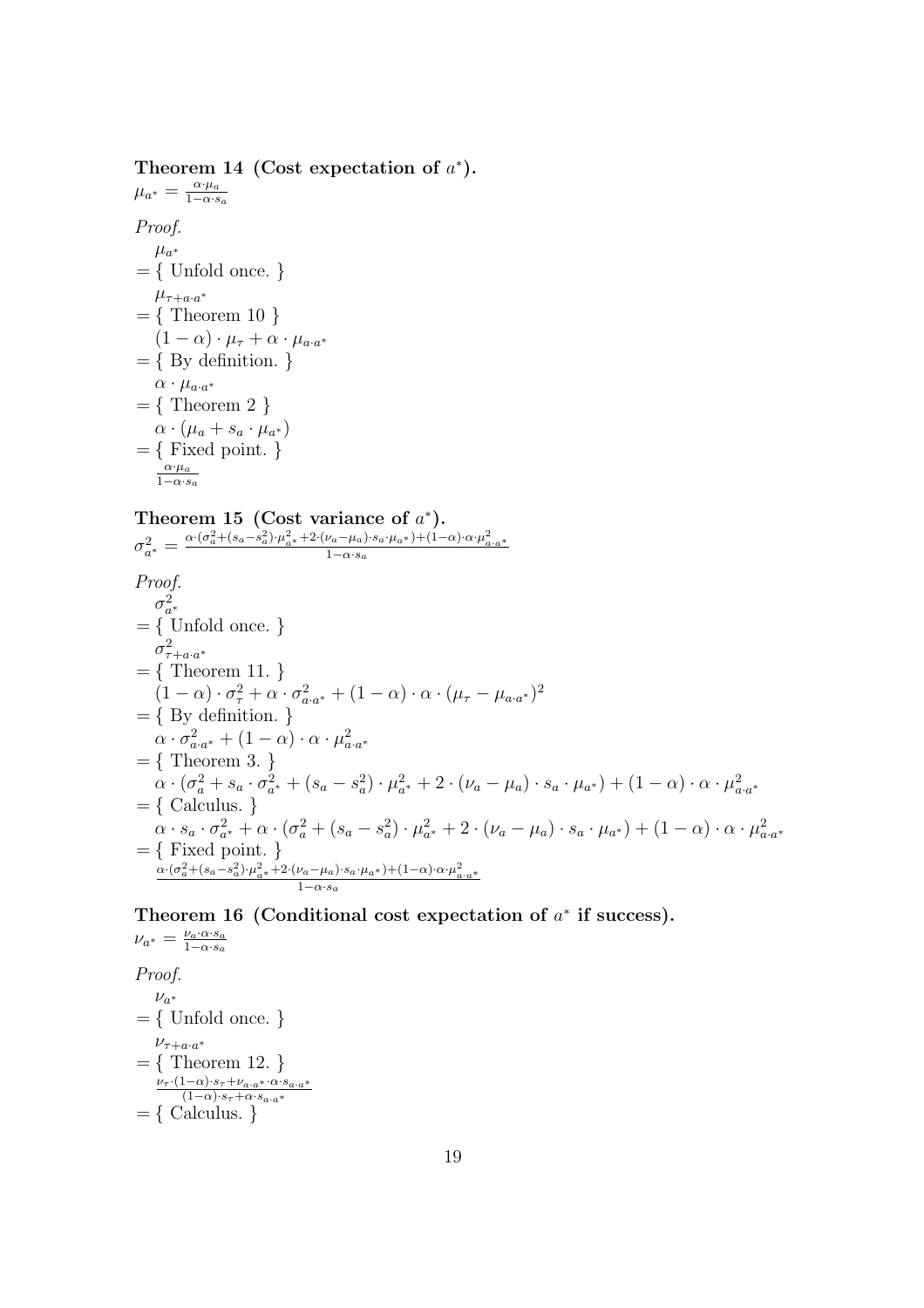$$
\frac{\frac{\nu_{a\cdot a^*} \cdot \alpha \cdot s_{a\cdot a^*}}{(1-\alpha)+\alpha \cdot s_{a\cdot a^*}}}{\left(\frac{\nu_a+\nu_{a^*}\right) \cdot \alpha \cdot s_{a\cdot a^*}}{(1-\alpha)+\alpha \cdot s_{a\cdot a^*}}}
$$
\n=\n
$$
\left\{\n \begin{array}{l}\n \text{Calculus.} \\
\frac{\nu_a \cdot \alpha \cdot s_{a\cdot a^*}+\nu_{a^*} \cdot \alpha \cdot s_{a\cdot a^*}}{(1-\alpha)+\alpha \cdot s_{a\cdot a^*}} \\
\frac{\nu_a \cdot \alpha \cdot s_{a\cdot a^*}+\nu_{a^*} \cdot \alpha \cdot s_{a\cdot a^*}}{(1-\alpha)+\alpha \cdot s_{a\cdot a^*}} \\
\frac{\nu_a \cdot \alpha \cdot s_{a\cdot a^*}}{(1-\alpha)+\alpha \cdot s_{a\cdot a^*}}+\frac{\nu_{a^*} \cdot \alpha \cdot s_{a\cdot a^*}}{(1-\alpha)+\alpha \cdot s_{a\cdot a^*}} \\
\frac{\nu_a \cdot \alpha \cdot s_{a\cdot a^*}}{(1-\alpha)+\alpha \cdot s_{a\cdot a^*}}+\nu_{a^*} \cdot \frac{\alpha \cdot s_{a\cdot a^*}}{(1-\alpha)+\alpha \cdot s_{a\cdot a^*}} \\
\frac{\nu_a \cdot \alpha \cdot s_{a\cdot a^*}}{(1-\alpha)+\alpha \cdot s_{a\cdot a^*}}/\left(1-\frac{\alpha \cdot s_{a\cdot a^*}}{(1-\alpha)+\alpha \cdot s_{a\cdot a^*}}\right) \\
=\n \left\{\n \begin{array}{l}\n \text{Calculus.} \\
\text{Calculus.}\n \end{array}\n\right\} \\
=\n \left\{\n \begin{array}{l}\n \text{Calculus.} \\
\frac{\nu_a \cdot \alpha \cdot s_{a\cdot a^*}}{1-\alpha} \\
\frac{1-\alpha}{1-\alpha} \\
\frac{\nu_a \cdot \alpha \cdot s_{a}}{1-\alpha} \\
\frac{\nu_a \cdot \alpha \cdot s_{a}}{1-\alpha} \\
\frac{\nu_a \cdot \alpha \cdot s_{a}}{1-\alpha \cdot s_{a}} \\
\frac{\nu_a \cdot \alpha \cdot s_{a}}{1-\alpha \cdot s_{a}} \\
\frac{\nu_a \cdot \alpha \cdot s_{a}}{1-\alpha \cdot s_{a}} \\
\end{array}\n\right\}
$$

### 4.5 Example continued

Applying our proposed cost model for the example process  $p$  we can (incrementally) compute the following values for the four characteristics:

- $s_p = 0.64$ ; i.e. the service succeeds in about 64\% of the cases.
- $\mu_p = 34.95$ , i.e. the provider has expected costs of about  $\in$  34.95.
- $\sigma_p^2 = 427.81$  is the cost variance
- $\nu_p = 44.90$  are the conditional cost in case of success

Hence  $\sigma_p/s_p = 32.31$  and  $\mu_p/s_p = 54.60$ . We assume the provider wants to accept a risk of 5%. If we apply the normal approximation, we obtain  $b = 53.31$ and so the price of the service  $\mu_p/s_p + b$  should be  $\in$  107.91. The expected profit  $b \cdot s_p$  equals  $\in$  34.11. If we apply the exact Chebyshev inequality we obtain  $b =$ 142.16 and then the price becomes  $\epsilon$  199.02. Then the expected profit equals  $\epsilon$  90.98 which is obviously larger. In both cases is the expected cost, given the service fails,  $\mu_p - \nu_p \cdot s_p$ , equals  $\in 6.21$ . It is not difficult to repeat this exercise for other choices of the risk.

### 5 Related work

In our previous work [8], we have developed an SOA-based architecture framework which is similar to the service component architecture (SCA) [9]. In this article, we extended this work by a web service framework which allows to check the soundness property compositionally. Furthermore, we have presented a method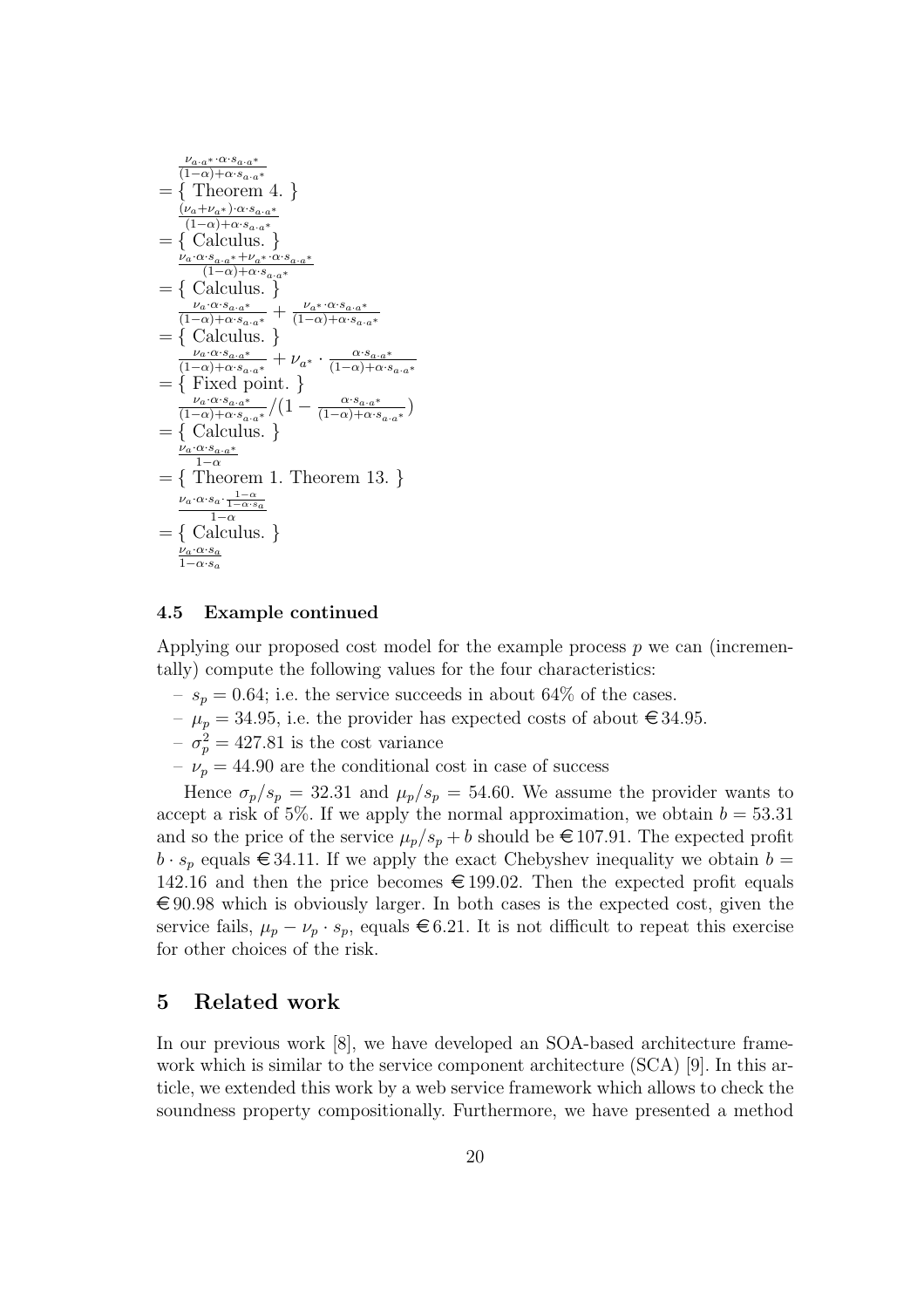to compute the cost of a web service. There is a long list of publications dealing with cost of services. However, to the best of our knowledge none of them takes the risk (i.e. the variance of cost) into consideration.

Magnani and Montesi [10] present rules to calculate the cost of BPMN models. These rules cover operations like sequence, parallel, choice, and loop. However, there are no rules given for calculating the probability of success of these operations.

Cardoso et al. [11] present a QoS model for time, reliability, and cost of workflows. Each task has a QoS attribute. Based on these attributes, the cost of the overall workflow can be computed using the METEOR workflow system. In [12], Zeng et al. present a framework for QoS-aware service selection. Price is one of the nonfunctional properties which are taken into account. Paoli et al. [13] address the problem of designing a composed system that has to guarantee certain quality criteria such as security, completion time, and also cost. It is shown how these criteria can be computed on the structure of a service. To this end, quality evaluation rules (similar those in [11]) for sequence, parallel, switch, and loop are proposed. To summarize, all three approaches cover a broader spectrum of QoS criteria than cost. However, probabilities for successful termination and for the price calculation of activities and services are not considered.

In [14], the authors present a general framework for the evaluation of the financial consequences of outsourcing, while in [15] the authors investigate pricing mechanisms appropriate for web services. This is, however, far beyond the scope of this paper. In [16], Ding proposes a method of value-based pricing where the price is a function reflecting the expected value of the product. This method can be used, for example, to derive the price of each elementary task.

### 6 Conclusion

In this paper, we have presented a web services framework to design service orchestrations that are sound by design. To this end, service interfaces and routing constructs are designed in such a way that two arbitrary services always interact properly.

In order to provide a certain functionality, web services often have to buy some functionality from other web services. In such a setting calculating cost of a web service is an important issue, because a web service can only survive on the market if it is profitable. To this end, we have provided an approach to compute the expected cost of a sound service orchestration (i.e. web service). Since we consider no-cure-no-pay services, that is, a customer only pays for a delivered service, the proposed approach takes probabilities for successful execution of a web service into account. We also consider the risk involved by calculating the cost variance. The approach is compositional in the sense that the cost of the whole web service is computed from the cost of all tasks. Therefore we developed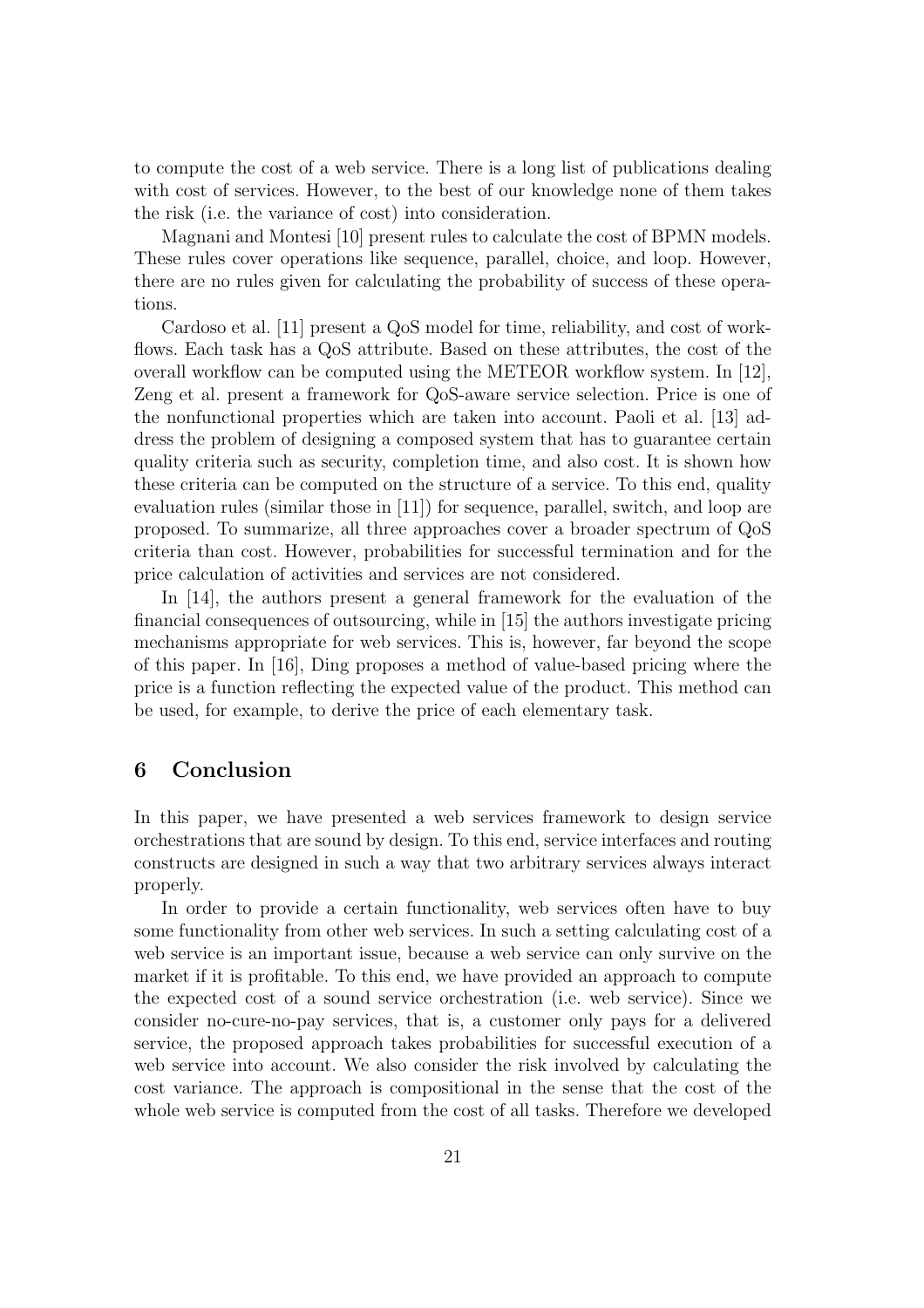rules to compute the cost, the probability of success, and the cost variance for the constructs sequence, parallel, choice, and iteration.

So far the proposed approach is subject to some restrictions. With sequence, parallel, choice, and iteration we only consider a restricted set of operations to construct compound tasks. Concepts such as cancellation and compensation of tasks are also not considered. Furthermore, it might be interesting to see to what extent processes other than no-cure-no-pay processes can be supported in a similar way with our approach.

In ongoing research we plan to extend our web service framework with more types of choreography protocols, in particular protocols that will ease cancellation of (parts of) services and allow for compensation mechanisms. An other extension we consider is to relax the assumption that all tasks in an iteration are independent of each other. This is more realistic, however, it requires more knowledge (data) about the performance of tasks.

### References

- 1. Micali, S., Rivest, R.L.: Micropayments revisited. In Preneel, B., ed.: Topics in Cryptology CT-RSA 2002, The Cryptographer's Track at the RSA Conference, 2002, San Jose, CA, USA, February 18-22, 2002, Proceedings. Volume 2271 of Lecture Notes in Computer Science., Springer (2002) 149–163
- 2. Reisig, W.: Petri Nets: An Introduction. Volume 4 of EATCS Monographs on Theoretical Computer Science. Springer, Berlin, Germany (1985)
- 3. Aalst, W.M.P.v.d.: The application of Petri nets to workflow management. The Journal of Circuits, Systems and Computers 8(1) (1998) 21–66
- 4. Verbeek, H.M.W., Basten, T., Aalst, W.M.P.v.d.: Diagnozing workflow processes using Woflan. The Computer Journal 44(4) (2001) 246–279
- 5. Verbeek, H.M.W., Aalst, W.M.P.v.d.: Woflan 2.0: A Petri-net-based workflow diagnosis tool. In Nielsen, M., Simpson, D., eds.: Application and Theory of Petri Nets 2000. Volume 1825 of Lecture Notes in Computer Science., Springer, Berlin, Germany (2000) 475–484
- 6. Ross, S.: Introduction to probability models. Academic Press (2007)
- 7. Massuthe, P., Reisig, W., Schmidt, K.: An Operating Guideline Approach to the SOA. Annals of Mathematics, Computing & Teleinformatics  $1(3)$  (2005) 35-43
- 8. Aalst, W.M.P.v.d., Beisiegel, M., Hee, K.M.v., König, D., Stahl, C.: An SOA-based architecture framework. International Journal of Business Process Integration and Management (IJBPIM) 2(2) (2007) 91–101
- 9. Beisiegel et al., M.: Service Component Architecture Assembly Model Specification. SCA Version 1.00, March 15 2007, IBM, SAP et al. (2007)
- 10. Magnani, M., Montesi, D.: BPMN: How Much Does It Cost? An Incremental Approach. In Alonso, G., Dadam, P., Rosemann, M., eds.: Business Process Management, 5th International Conference, BPM 2007, Brisbane, Australia, September 24-28, 2007, Proceedings. Volume 4714 of Lecture Notes in Computer Science., Springer (2007) 80–87
- 11. Cardoso, J., Sheth, A.P., Miller, J.A., Arnold, J., Kochut, K.: Quality of service for workflows and web service processes. J. Web Sem. 1(3) (2004) 281–308
- 12. Zeng, L., Benatallah, B., Ngu, A.H.H., Dumas, M., Kalagnanam, J., Chang, H.: Qos-aware middleware for web services composition. IEEE Trans. Software Eng. 30(5) (2004) 311–327
- 13. Paoli, F.D., Lulli, G., Maurino, A.: Design of quality-based composite web services. In Dan, A., Lamersdorf, W., eds.: ICSOC 2006. Volume 4294 of Lecture Notes in Computer Science., Springer (2006) 153–164
- 14. Brocke, J.v., Lindner, M.A.: Service portfolio measurement: a framework for evaluating the financial consequences of out-tasking decisions. In Aiello, M., Aoyama, M., Curbera, F., Papazoglou, M.P., eds.: ICSOC 2004, ACM (2004) 203–211